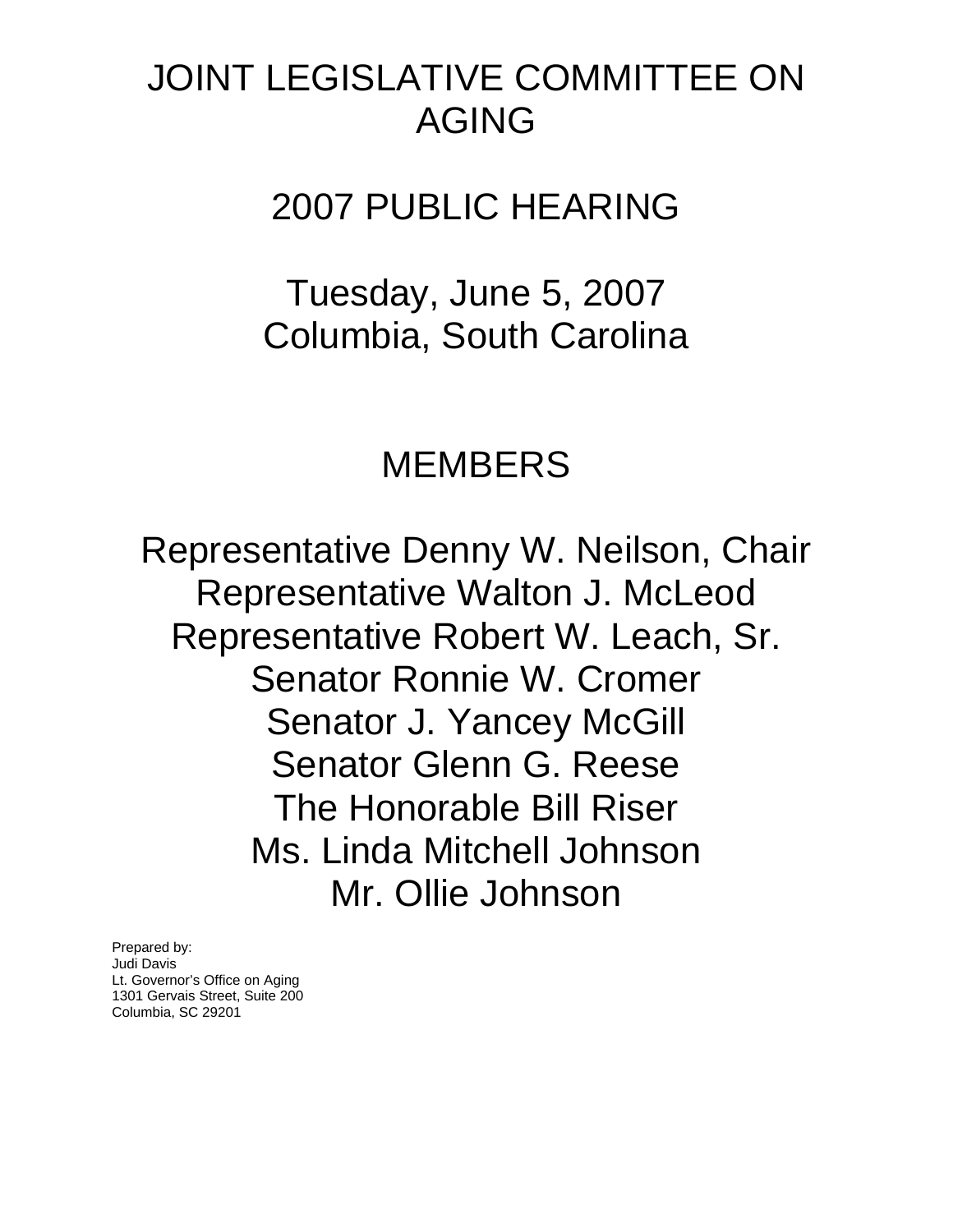## Table of Contents

| Agenda                                                                    | $\mathbf 1$                    |
|---------------------------------------------------------------------------|--------------------------------|
| <b>Executive Summary</b>                                                  | $\overline{2}$                 |
| Legislative Update                                                        | 6                              |
| <b>Written Testimonies</b>                                                |                                |
| Curtis M. Loftis, Jr.- Director, Lt. Governor's Office on Aging           | $\overline{7}$                 |
| Carroll Campbell, III - Alzheimer's Association                           | 10                             |
| Teresa Arnold - AARP South Carolina                                       | 13                             |
| Maria Patton - Alzheimer's Resource Coordination Center                   | 17                             |
| Lamar Bailes - Speaker, Silver Haired Legislature                         | 20                             |
| Hannah Timmons - National Silver Haired Congress                          | 22                             |
| Sally Sherrin - SC Association of Councils on Aging Directors             | 23                             |
| Larry Boesen - EdenGardens of Rock Hill                                   | 24                             |
| Mary Catherine Bagnal - Senior Matters                                    | 26                             |
| Myrna McKee - Private Citizen                                             | 27                             |
| Victor Hirth, MD - Director of Geriatric Services, USC School of Medicine | 28                             |
| Sharon Seago – SC Association of Area Agencies on Aging                   | 30                             |
| Michael Stogner - Appalachia Council of Governments                       | 31                             |
| Preston Callison - SC Hospital Association                                | written testimony not provided |
| Jim Love - AARP South Carolina                                            | written testimony not provided |
| Mareth Weathers - Lowman Home Nursing Center                              | written testimony not provided |
| Jane Duke - Volunteer Ombudsman                                           | 32                             |
| Brandolyn Pinckston - Dept. of Consumer Affairs                           | 34                             |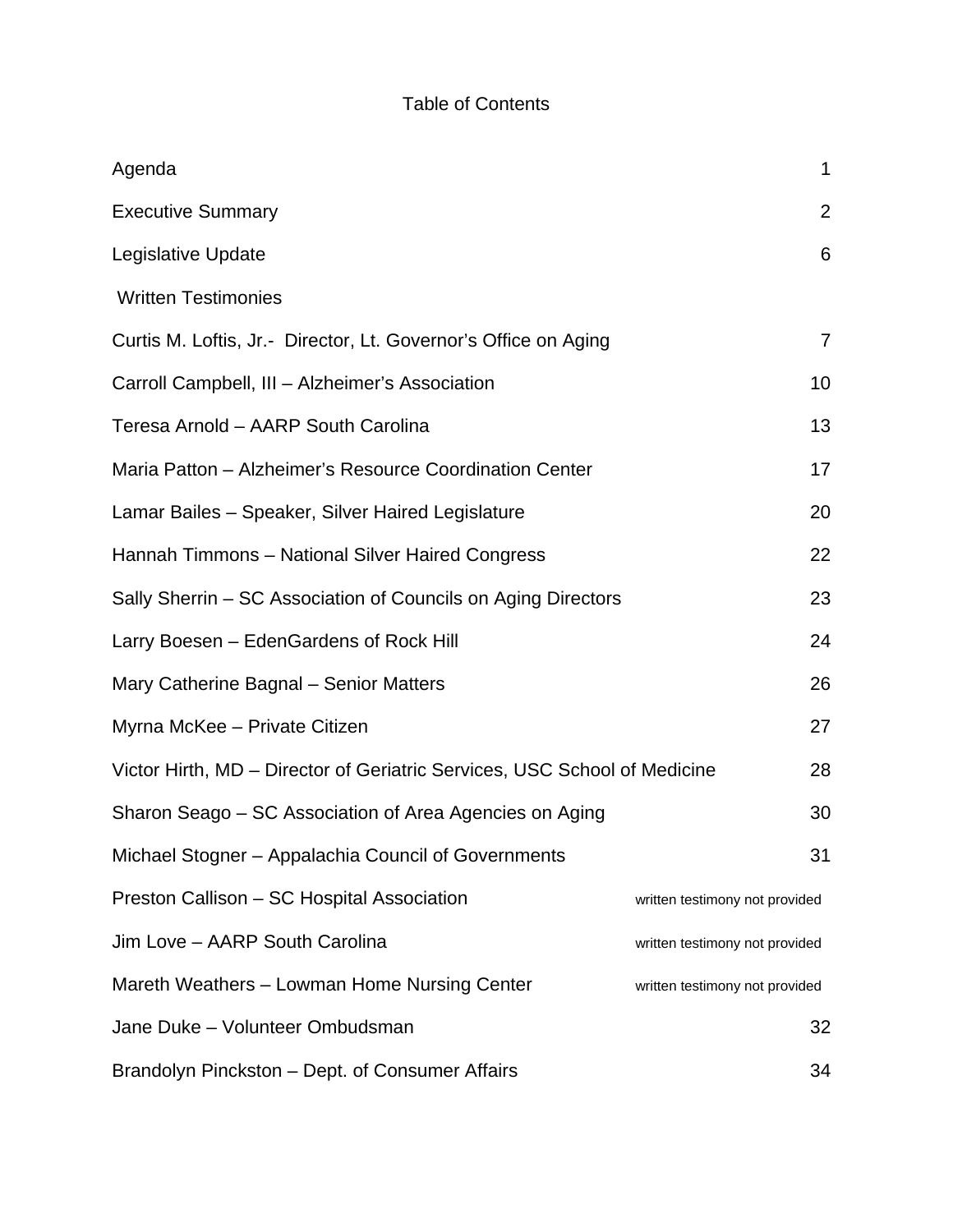## JOINT LEGISLATIVE COMMITTEE ON AGING PUBLIC HEARING June 5, 2007 10:00 a.m. Blatt Building, Room 101

#### I. Call to Order

II. Introduction of Committee Members

 Representative Denny Neilson, Chair Representative Walton J. McLeod Representative Robert W. Leach, Sr. Senator Ronnie W. Cromer Senator J. Yancey McGill Senator Glenn G. Reese The Honorable Bill Riser Ms. Linda Mitchell Johnson Mr. Ollie Johnson

III. Presentation by Agencies:

 Curtis M. Loftis, Jr. – Lt. Governor's Office on Aging Carroll Campbell, III – Alzheimer's Association Teresa Arnold – AARP South Carolina Maria Patton – Alzheimer's Resource Coordination Center Lamar Bailes – Silver Haired Legislature Hannah Timmons – National Silver Haired Congress Sally Sherrin – SC Association of Councils on Aging Directors Larry Boesen – EdenGardens of Rock Hill Mary Catherine Bagnal – Senior Matters Myrna McKee – Private Citizen Victor Hirth, M.D. – Director of Geriatric Services, USC School of Medicine

Others by recognition of Chair

 Sharon Seago – SC Association of Area Agencies on Aging Michael Stogner – Appalachia Council of Governments Preston Callison – SC Hospital Association Jim Love – AARP South Carolina Mareth Weathers – Lowman Home Nursing Center Jane Duke – Volunteer Ombudsman Brandolyn Pinckston – Dept. of Consumer Affairs ( submitted written testimony)

IV. Legislative Update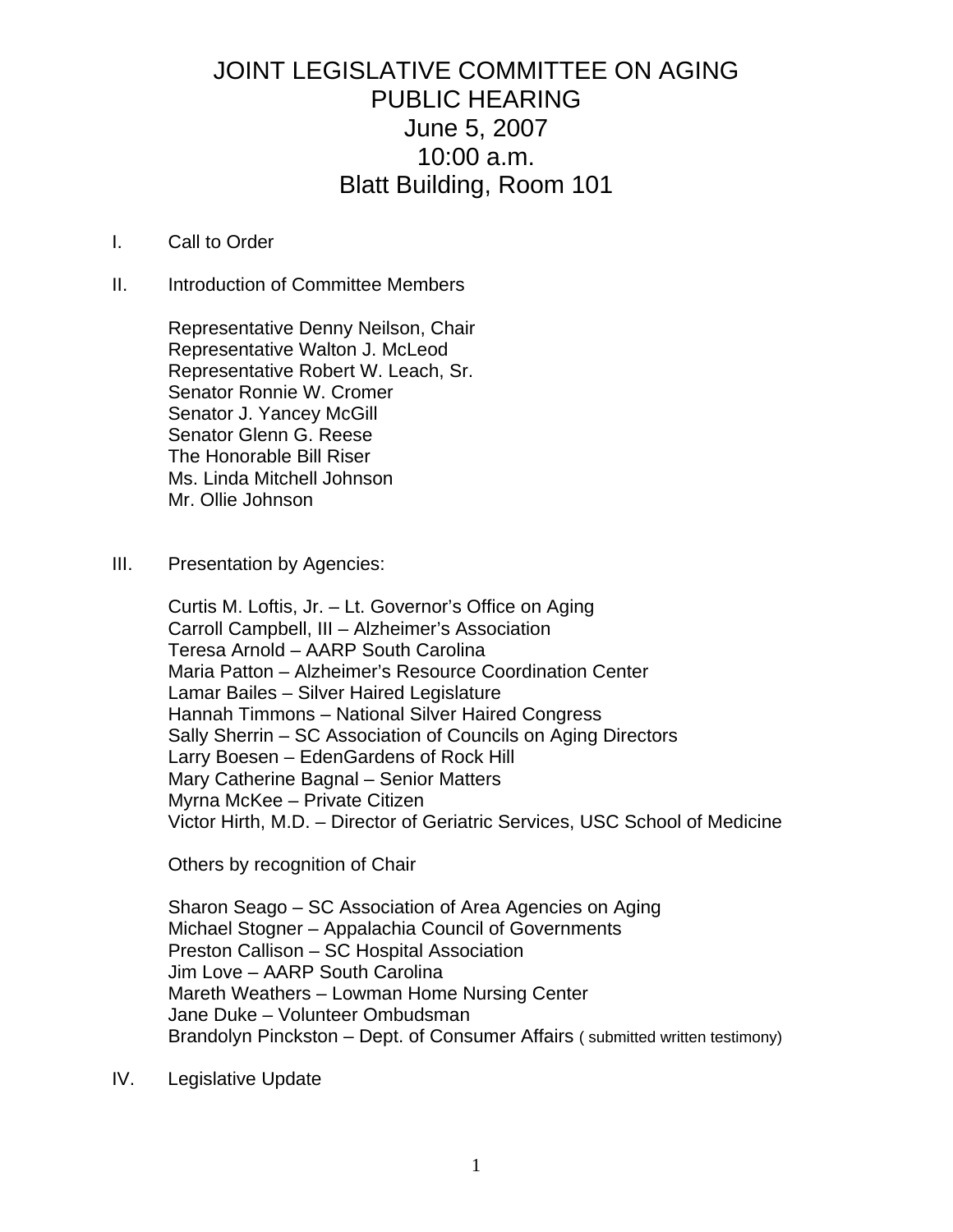## Executive Summary

Oral and written testimony was received from seventeen (17) speakers. A brief synopsis of their presentations is as follows:

Curtis M. Loftis, Jr. - , Director, Lt. Governor's Office on Aging

Mr. Loftis gave a brief update of activities since last year and opened a discussion of challenges that lie before us.

Accomplishments:

- As of January, 2007 80% of Medicare beneficiaries in South Carolina had enrolled in some form of drug coverage.
- The Lt. Governor's Office on Aging has received more than \$7 million in competitive federal grants over the past three years. These grants have been used to build information systems, create prevention & wellness programs, and establish five (5) one-stop shop Aging & Disability Resource Centers across our state. These initiatives have resulted in a growing recognition that SC is a national leader in the aging field.
- South Carolina's geriatric loan forgiveness program has attracted national attention. We have awarded loan forgiveness status to a total of twelve (12) physicians who have agreed to practice in SC for a combined total of 60 years.
- This past January (six months into the new fiscal year) we received \$2.9 million supplemental funds passed by the legislature. This one-time funding increased the amount of home and community based services to seniors by 20%. In the first months of 2007, 2,062 seniors received services with this funding.

Challenges:

- Federal government will operate at current funding levels forcing states to develop more efficient community-based models to meet the growing senior population.
- Incentives to create a comprehensive statewide network of aging services where no one gets left behind and where for-profits and not-for-profits can work together. These incentives should encourage new and expanded services for seniors.
- Create a shared vision of the future of aging in SC, create healthy Councils on Aging and vigorous Area Agencies on Aging and better serve 1.3 millions seniors by giving them more choices and better information about local services
- Promote wellness and prevention strategies so that older people are more active and healthy.

Carroll Campbell, III – Alzheimer's Association SC Chapter

- Continue to fund the Carroll Campbell Respite Fund in South Carolina to make funds available to the caregivers who are on the front lines of the right for Alzheimer's disease.
- Continue to support funding for a cure for Alzheimer's disease.

Teresa Arnold – AARP South Carolina

- \$2 million to reduce the waiting list for Community Long Term Care services
- \$1.5 million in recurring funding for the Lt. Governor's Office on Aging to home and community based services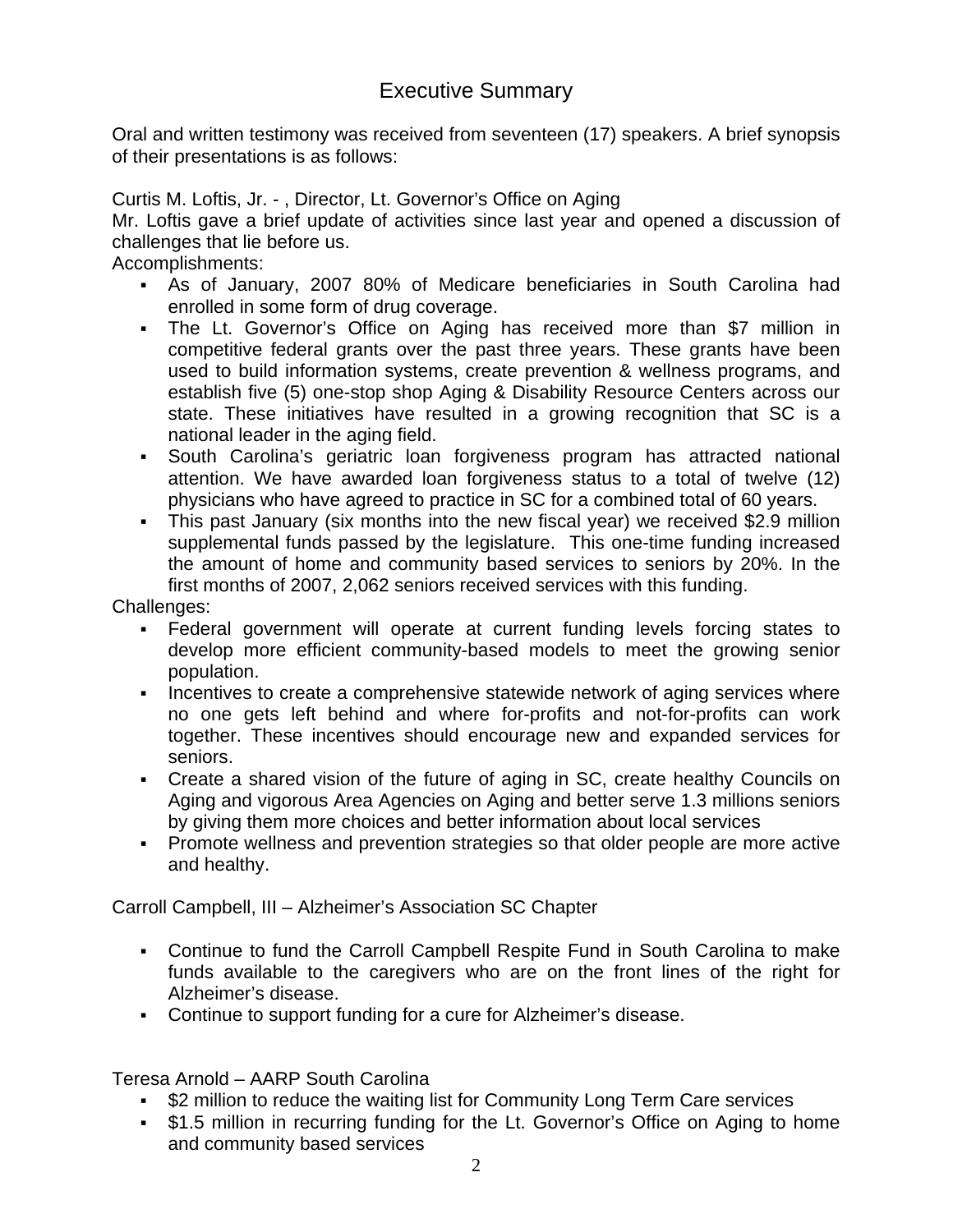\$1.3 million to maintain state match for federal transportation funds for seniors and persons with disabilities.

Maria Patton – Alzheimer's Resource Coordination Center

Increase funding to Alzheimer's Resource Coordination Center to increase the number of grants awarded for respite and caregiver education & training.

Lamar Bailes – Silver Haired Legislature

- Criminal background checks for in-home and adult day care providers.
- Legislation that provides a real-time data system for tracking of payday and car title loans and places a reasonable cap on the interest rate.
- Increased funding for in-home and community-based services.
- Increased statewide funding for necessary life sustaining shelter, rent and services needed to care for elderly abused victims who must be removed from their places of residency.
- Debt forgiveness for nurse practitioners specializing in geriatric care

Hanna Timmons – National Silver Haired Congress

- National Silver Haired Congress is grassroots initiative promoting support of issues involving older adults.
- Meets annually in Washington, DC.
- South Carolina is well represented.
- Gloria Bonali is President of the Senate.
- Hannah Timmons serves as lst Vice Chair of the Board of Directors as well as past Speaker of the House.
- Top five resolutions for 2007: create national background check and registry for health caregivers; increase funding for Older Americans Act; reject privatization of Social Security; allow negotiations for lowest prescription costs and close coverage gap; mandate geriatric education for students in tax-supported medical schools.

Sally Sherrin – SC Association of Councils on Aging Directors

Provide continued funding for home and community based services.

Mary Catherine Bagnal – Senior Matters

- Sees a great need for development of an infrastructure to allow seniors to age in place in their own homes.
- **Provide seniors the opportunity to choose their services.**

Larry Boesen – EdenGardens of Rock Hill

 Support H 3879 so as to provide that the Department of Health & Environmental Control may not remove a resident from a community residential care facility if the resident, the resident's family, the resident's physician and the facility agree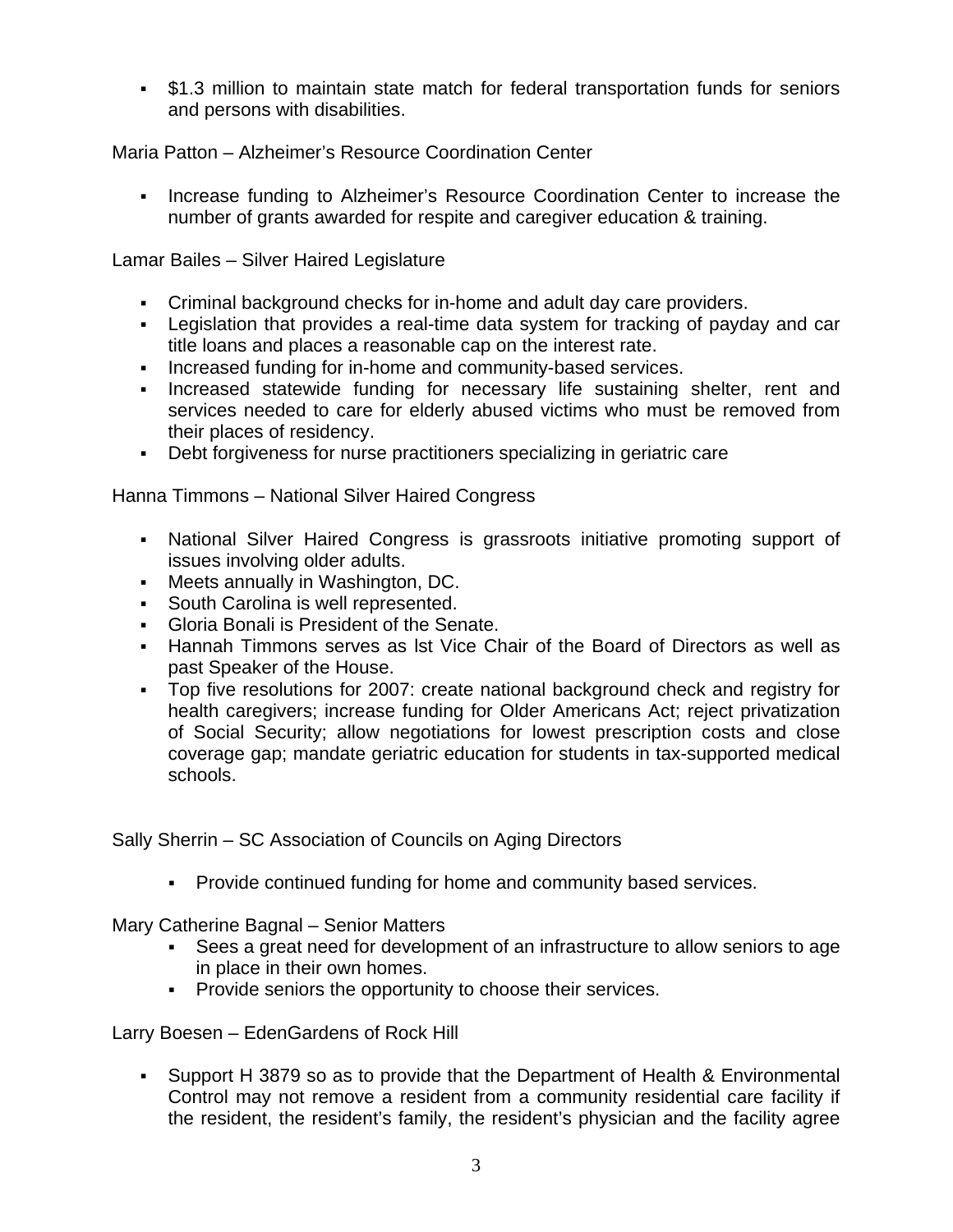to the resident's continued stay and if the facility is capable of providing or obtaining necessary services for the resident.

Myrna McKee – Private Citizen

 Provide funding to establish programs for medical ombudsmen in hospitals to mediate hospital problems to patient's behalf.

Victor Hirth, M.D. – Director of Geriatric Services, USC School of Medicine and Medical Director Geriatric Services, Palmetto Health Richland

- Support the USC/PH SeniorSMART program endowed chairs application to the lottery commission on higher education. This interdisciplinary, statewide consortium will combine the resources and assets of a number of institutions to improve the health and well being of older adults as it relates to our three main focus areas: Sharp Brain, Smart Home and Smart Wheels.
- Consider developing enabling legislation with recurring funding for memory centers based on a model similar to Florida.
- Palmetto Health was recently funded by the Hartford foundation to be one of only 5 centers in the country to provide intensive geriatric training to chief residents in every specialty in the Palmetto Health system that provides care for seniors.
- They are awaiting news on grant submitted to Health Sciences of SC to develop a statewide network of aging research infrastructure to further improve ability to develop and test statewide research projects through multiple institutions.

Sharon Seago – South Carolina Association of Area Agencies on Aging

- The new Older Americans Act amendments are requiring national and state agencies to make fundamental transformations to long term care and health services.
- The new Older Americans Act calls for nationwide implementation of Aging and Disability Resource Center (ADRC's) to serve as "one-stop" shop entry points to long term care. The ADRC's are located in the Area Agencies on Aging. South Carolina has four ADRC's in operation and two new ones to open in the near future.
- The Association of Area Agencies on Aging wishes to thank the Legislature for realizing the need for additional funding for its senior population and that the Legislature will act to appropriate adequate resources to sustain current and future long term care support systems.

Michael Stogner – Appalachia Council of Governments

- Thank you for your hard work and commitment to improving the quality of life for our state's older citizens.
- We are in the midst of fundamental changes and philosophical shifts in the way we think about, deliver and pay for long term care and health services for older and disabled citizenry both from a state and national perspective.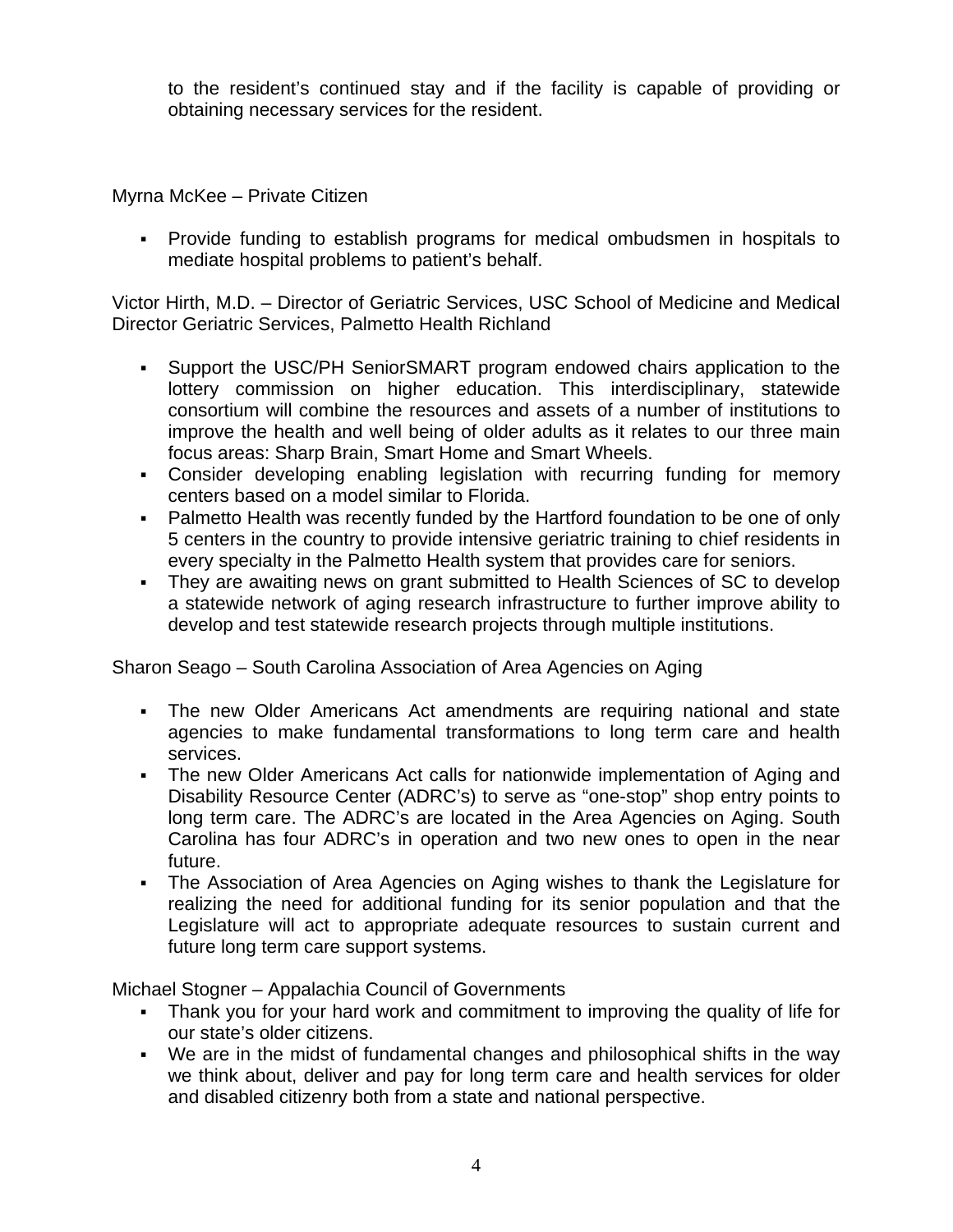- Pledge support of the specifics presented by the Lt. Governor's Office on Aging, SC Association of Area Agencies on Aging, AARP, Silver Haired Legislature and Alzheimer's Association.
- As we strive to make these fundamental transformations to meet the needs and expectations of today and tomorrow's older people, their family caregivers and other populations with disabilities, we must balance the transition so as not to loose sight of the needs and expectations of those whom we serve.

Preston Callison – SC Hospital Association

- Assisted living facilities are very valuable for persons trying to stay off Medicaid and out of nursing homes.
- Recommends performing a study to look at the regulations that govern assisted living facilities so that they can provide some medical services to their residents without having to go to a nursing home. Don't overload regulations so that they have to go out of business.

Jim Love – AARP SC

- Many communities in SC are starting up their own volunteer transportation programs and have concerns with the liability of the volunteer drivers.
- AARP SC is working with the Lt. Governor's Office on Aging and the Silver Haired Legislature to look at things other states have done to protect volunteer drivers from some of the liability issues. We hope to bring some fact sheets and proposals to the Legislature next year for consideration in addressing this issue.

Mareth Weathers – Lowman Home Nursing Center

- Medicaid contract with LogistiCare is not working.
- LogistiCare workers will not help load or unload patients.
- Patients are dropped off and left alone at doctor's offices.
- Patients are not picked up on a timely manner.
- We are placing our patients in the hands of medically untrained drivers.
- LogistiCare will assume no responsibility for the patients they transport.
- Please investigate this company as our seniors are in grave danger and there are huge liability issues for us.

Jane Duke – Volunteer Ombudsman

- The transport of wheelchair patients and residents by subcontractors of LogistiCare since May 1 has shown serious issues and risks to the health of patients. LogistiCare is Medicaid contractor with DHHS.
- Have these subcontractors had criminal background checks?
- **Scheduling has been erratic and poor.**
- LogistiCare has a long list of lawsuits in every state.
- Please help to facilitate changes and solutions before a serious accident happens.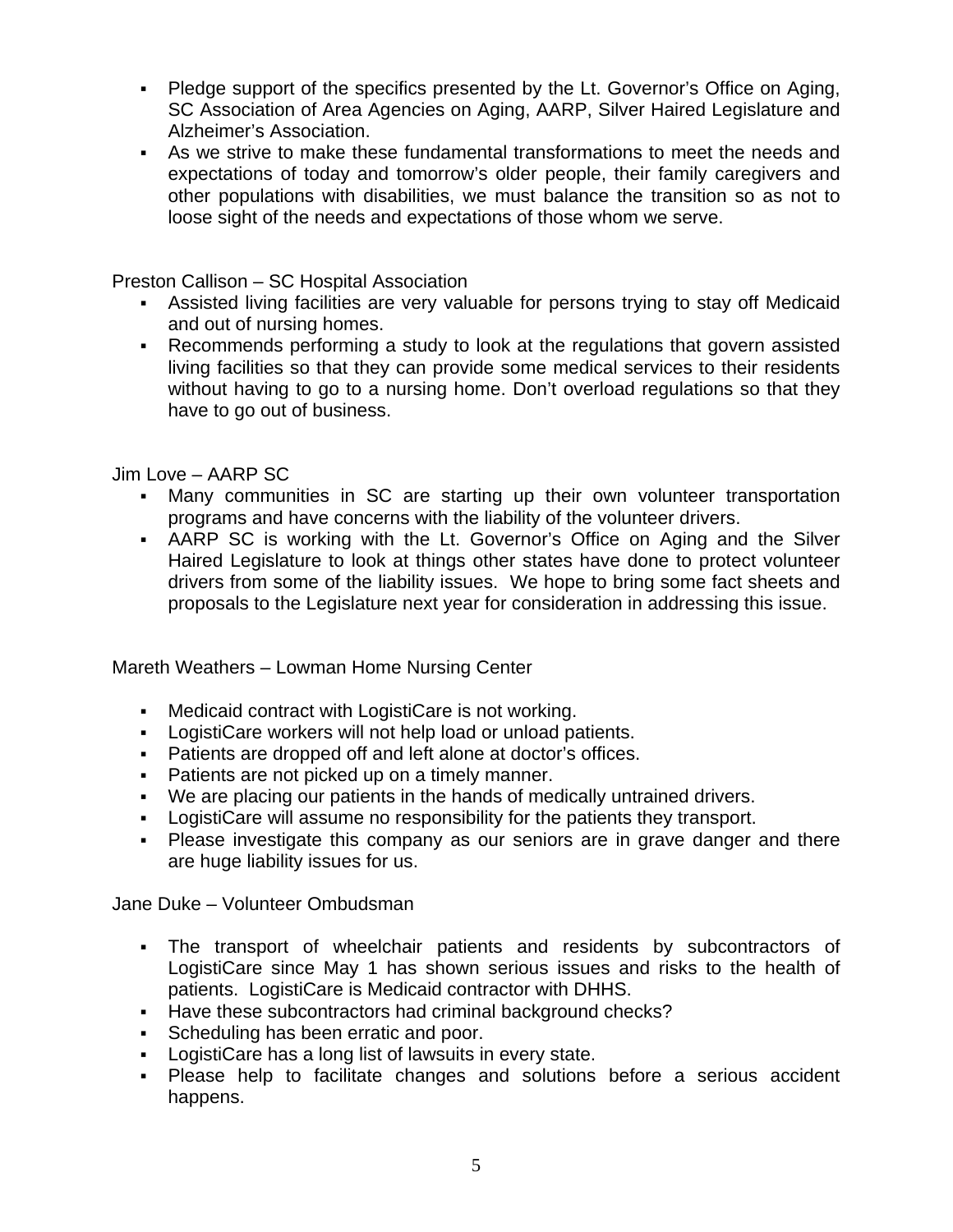## Legislative Update

Representative Neilson stated that the most important thing is that the legislature has provided more funding for this year's budget. The \$2.9 million that was provided to the Lt. Governor's Office on Aging last year has been well used.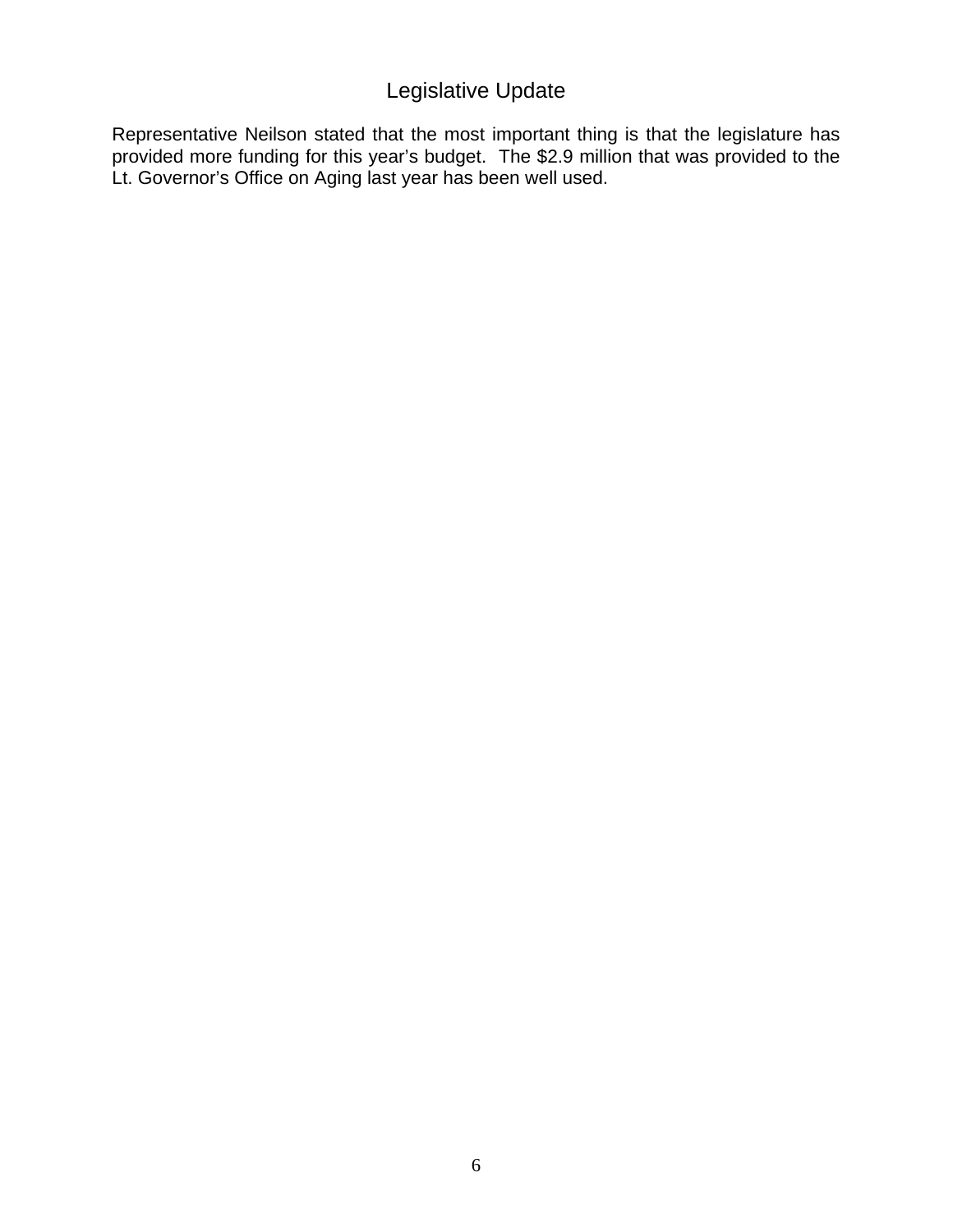#### Testimony of LGOA Director Curtis Loftis

Joint Legislative Committee on Aging

June 5, 2007

10 a.m.

#### Room 101 Blatt Building

Good morning. I want to give you the very briefest of updates of our activities since last year – and open a discussion about some challenges that lie before us.

As of January 2007, 542,680 or 80% of Medicare beneficiaries in South Carolina had enrolled in some form of drug coverage.

One thing we did see in the Medicare enrollment process was that some seniors were not getting the best service from the people who were selling them insurance policies.

Six weeks ago, the Department of Insurance – at the urging of Lt. Gov. André Bauer – issued a bulletin reminding South Carolina insurance agents that while Medicare may be in charge of the Part D drug program, agents who sell those policies to seniors in South Carolina will answer to the Department of Insurance.

Medicare has also created a new system to address complaints by seniors about aggressive and misleading marketing tactics.

We have also established an executive liaison level between the Lt. Governor's Office on Aging and the Department of Insurance, and we will work together to protect seniors by holding insurance agents responsible for the consequences of their marketing practices.

All this will be in place well before this year's Part D open enrollment period – from Nov. 15 through Dec. 31.

As Lt. Governor Bauer indicated, South Carolina has obtained more than \$7 million in competitive federal grants over the past three years. These grants have been used to:

- build information systems,
- create prevention and wellness programs,
- and establish five one-stop Aging and Disability Resource Centers across our state to help families find information about long term care services.

These initiatives have resulted in a growing recognition that South Carolina is a national leader in the aging field. Last month, when the US Administration on Aging decided to showcase exemplary programs for seniors, they chose our state's Seniors' Cube research project to be the first to be honored on their webpage.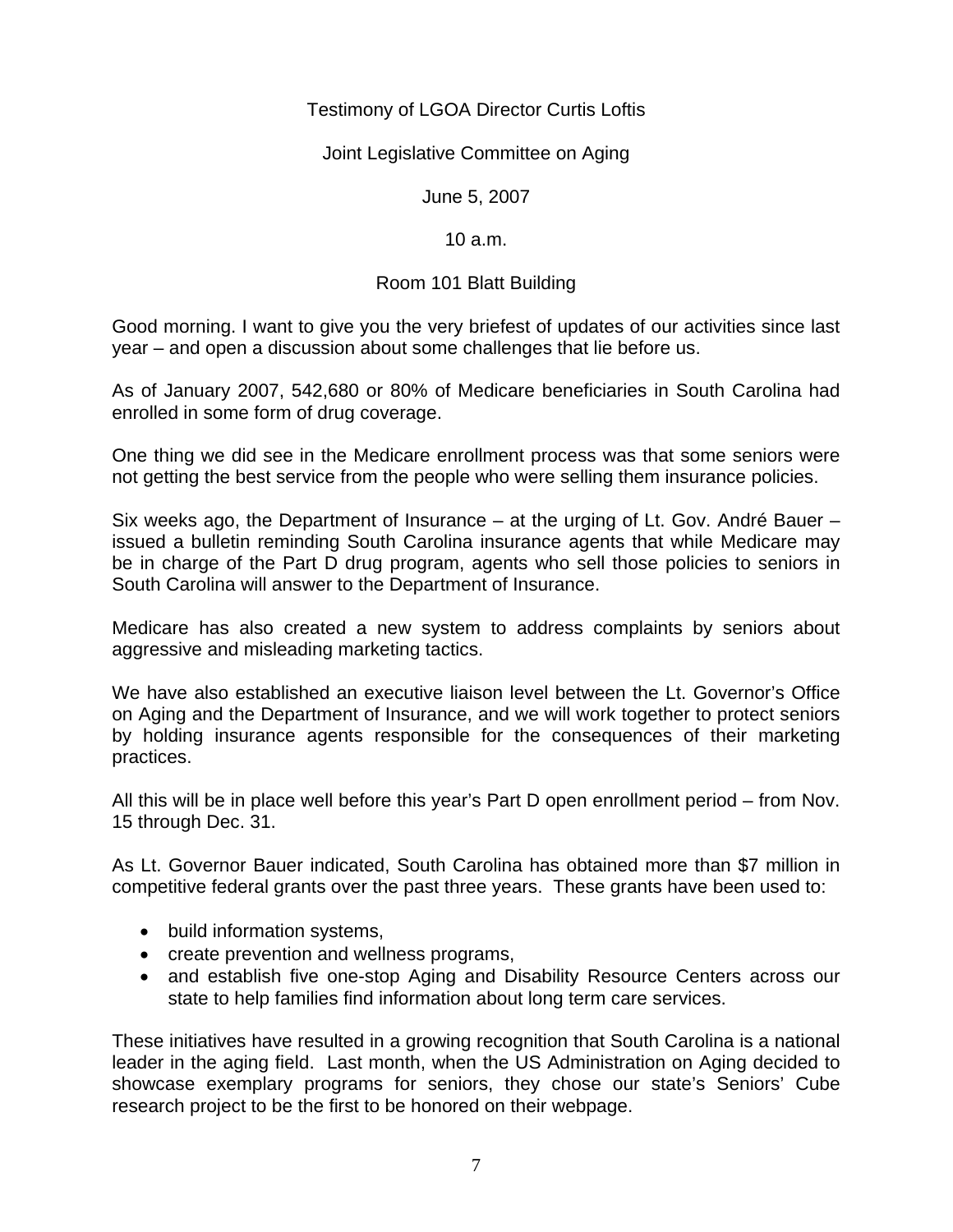Also attracting national attention is our geriatrician loan forgiveness program.

Since last year we have awarded loan forgiveness status to four more physicians – meaning that 12 physicians have now agreed to stay in our state and treat our senior citizens for a combined total of 60 years. We want to thank you for championing the enabling and funding legislation that brought this program into being.

On another topic: this past January, six months into the fiscal year, we received \$2.9 million supplemental funds passed by the Legislature.

This one-time funding increased the amount of home and community based services we purchase from local providers by almost 20%.

In the first months of 2007, 2,062 seniors received services under this program.

These are new clients, people who had not been covered under our Older Americans Act programs.

I do want to stress that national research indicates that senior citizens who do not have children to help care for them are less likely to have to go into a nursing home if they live in a state that spends more on home- and community-based services.

Research funded by the National Institutes of Health reports that states that provide comparatively inexpensive home and community based services – less than \$2,000 or so annually for personal care, adult day care, nutrition, and transportation -- can reduce the risk of nursing home admission -- costing \$37,000 or more annually -- among childless seniors by 35 percent.

Recent research has also shown that exercise interventions can reduce the risk of falling by 12% and the number of falls by 19%. Falls are the leading cause of accidental death among seniors. Each year almost 25,000 seniors in our state are hospitalized due to falls. Half of those will enter a nursing home. All these numbers impact both our bottom line of public healthcare expenditures and the quality of seniors' lives.

One of the major issues confronting South Carolina is the urgent need for more incentives to create a comprehensive statewide network of aging services where no one gets left behind and where for-profits and not-for-profits can work together. These incentives should encourage new and expanded services for seniors.

We are currently paying a premium price for not doing a better job in health prevention and fall prevention. The price we pay, besides an adverse impact on quality of life, is \$37,000 for a nursing home bed and \$40,000 for a hospital admission.

Our state and our country are clearly at a turning point in terms of an onrush of seniors who will enjoy an active aging process. However, at some point a large percent will nevertheless require information and services.

The challenge, basically, is going to be providing for those needs with limited public resources. The federal government has been quite explicit that in the future our national programs will operate at current funding levels, and that the system of service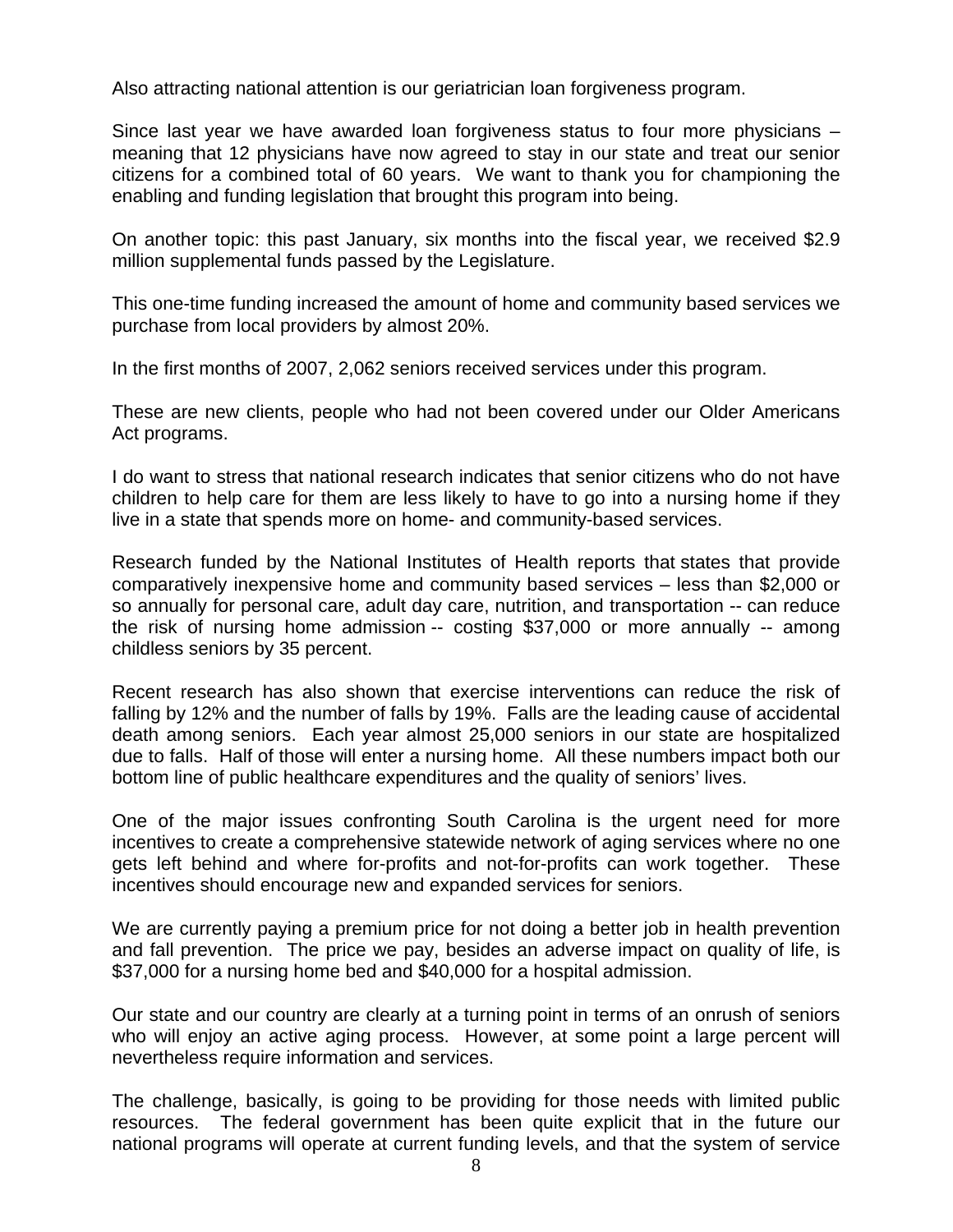will have to be rebalanced towards more efficient community-based care models to meet the needs of a population that is doubling.

One part of the federal solution is to promote wellness and prevention strategies so that older people are more active and healthy. Washington is also promoting the development of home and community based services to delay or defer institutionalization. That is why, at the state level, we must create incentives to encourage more public and private providers to enter this arena.

We are working towards moving more programs into the 82 senior centers in our state where we can stress wellness and prevention through our new Living Well South Carolina initiative.

If we can create a shared vision of the future of aging in South Carolina, then we can create healthy Councils on Aging and vigorous Area Agencies on Aging – and better serve 1.3 million seniors by giving them more choices and better information about local services.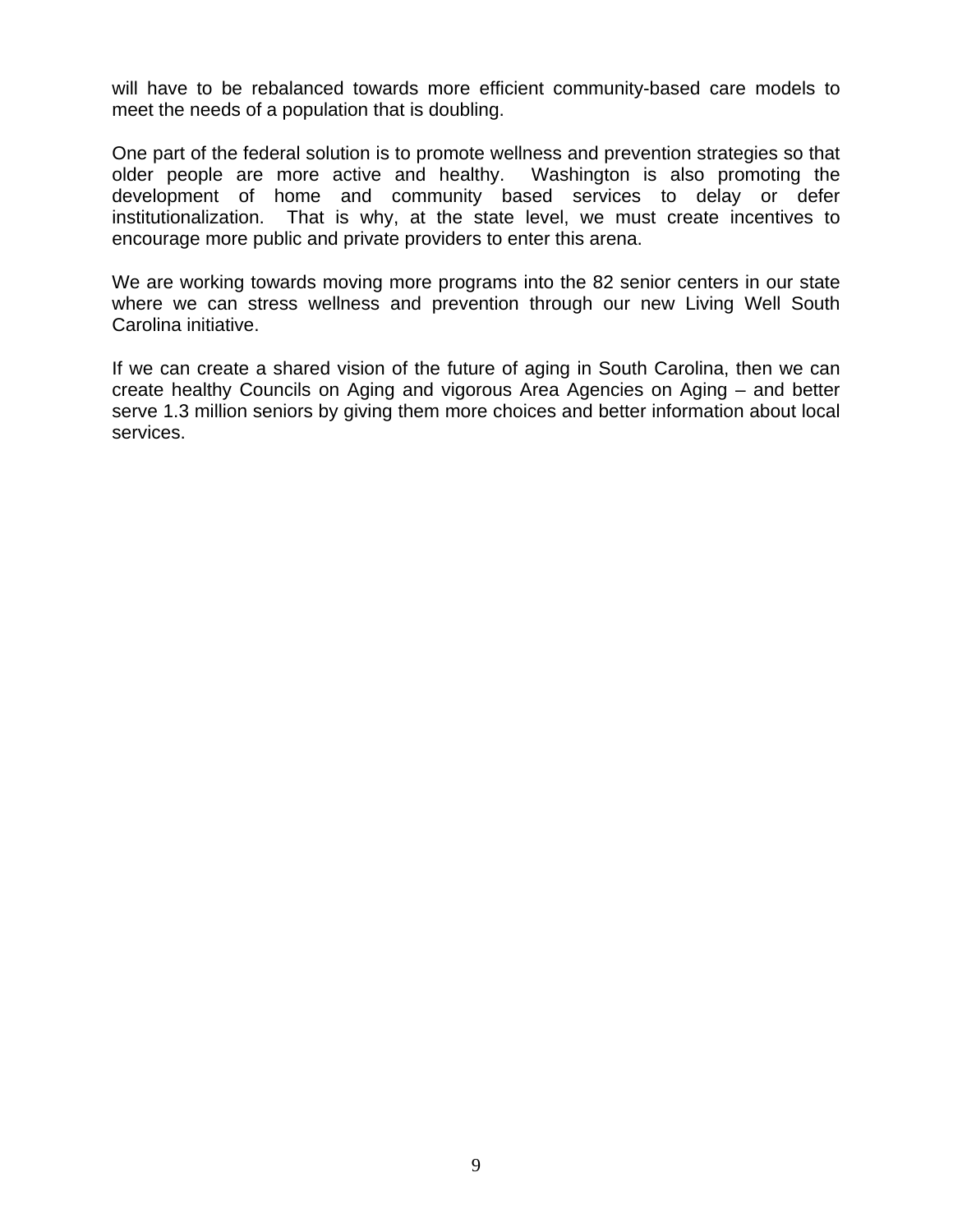#### **TESTIMONY**

#### CARROLL CAMPBELL, III

Thank you for allowing me to testify before you today. It is truly an honor for me to be speaking to you this morning. Being here reminds me of a hero of mine, a hero who made his mark in the State of SC as a Representative, a Senator, Governor and United States Congressman for 8 years. He later made his mark as an advocate for a cure for Alzheimer's disease and that is what I'd like to speak with you about this morning.

 My father is probably looking down on me and having a chuckle at my expense. He knows that public speaking is not my strength. But I hope he's also looking down…grateful that we are continuing his fight. When he was 59 years old he was diagnosed with early onset of Alzheimer's. In typical fashion he took the news of his illness head on and said "*it was time for a fight*"… and fight he did until he died.

But I have another hero I want to tell you about, my mother, *Iris Campbell*. You see… my mother has always been the rock in our family. Scraped knees, broken bones, political campaigns, she's the one that kept us together. I always knew that she was strong, but I had no idea how strong until my father was diagnosed with Alzheimer's. In typical fashion, my mother stepped up to the plate and accepted the challenge without a second thought. She cared for my father through every step of his battle. This was not a job that she ever \*\***expected**\*\* to do… but she \*\***accepted**\*\*it as the job that God gave her.

In the beginning, we couldn't understand how an individual who had been dealt a death sentence could still walk, talk, and take care of himself. My brother and I, like so many, dealt with this disease with denial and anger, but not my mother. She was there by my dad's side with a love and commitment that grew stronger every day. All she wanted to

10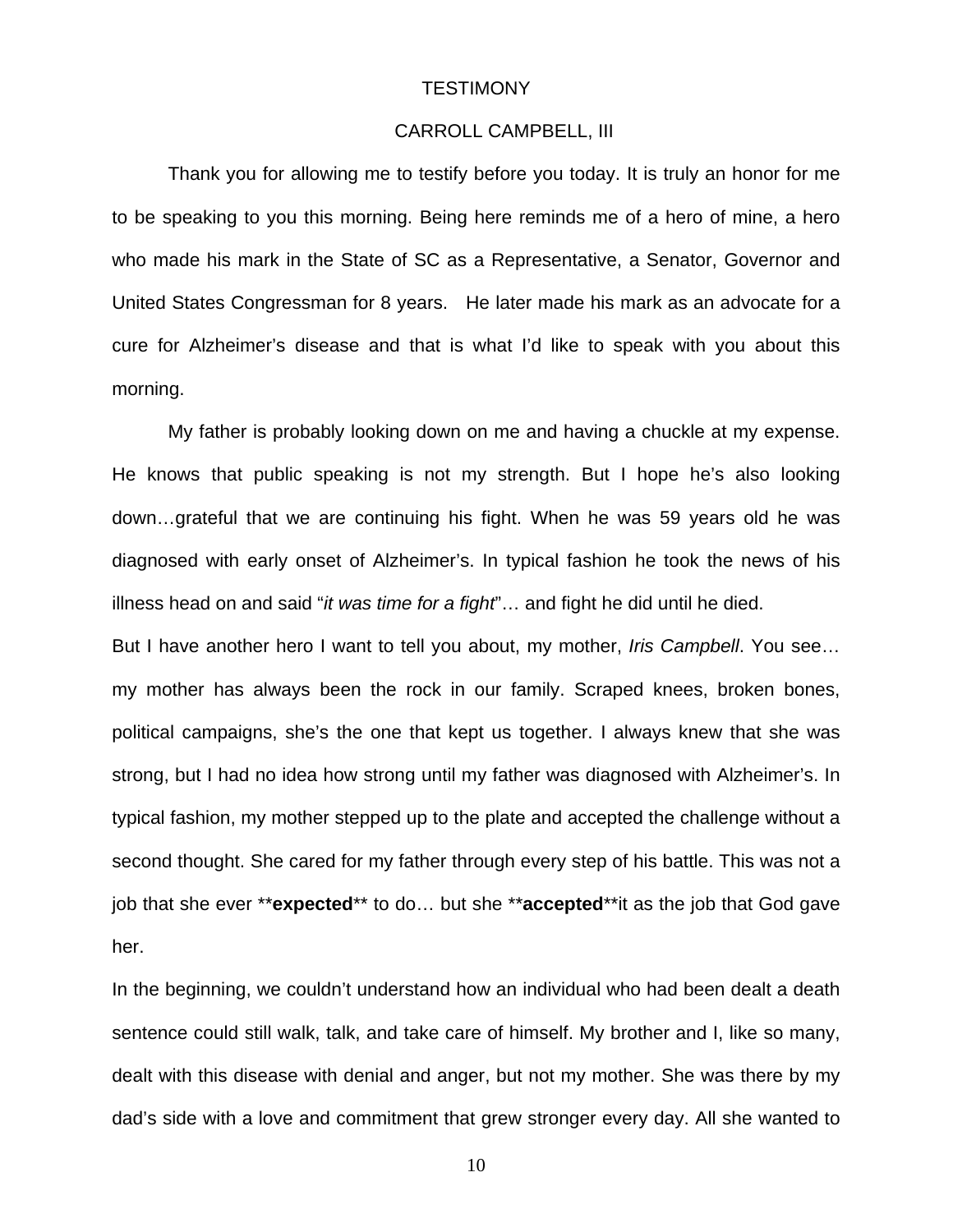do was give of herself to make my father comfortable and share what little time was left with him. But regardless of how much my mother *wanted* to give, my brother and I knew that it couldn't continue. We were already losing one parent to this horrible disease and we knew it was our responsibility to keep our mother from becoming a victim as well. As much as my mother fought it, she knew deep down that she needed help for my father. So in July of 2005, 5 years after the diagnosis, my mother, brother and I made the painful decision to admit my father into an Alzheimer's care unit in South Carolina. As gut wrenching as that was, we knew that it was the only way to preserve my mother's quality of life. Six months later my father died from a heart attack. In a way, our family was fortunate. My father had a very short battle with this disease, but I am here to tell you this battle is not over. While my father was dying, my mother's health started to decline as well. Her blood pressure sky rocketed and she developed arthritis in both knees. You see, at the time nothing seemed to matter to my mother except taking care of my father… and as many care givers do, she didn't take care of herself.

Just like so many others, I can only dream of a world without Alzheimer's and maybe one day we will get there. There are more than 5 million people in this country with Alzheimer's and more than 65,000 people suffering with this mind debilitating disease right here in South Carolina. But, we can **NOT** forget about our caregivers. Our caregivers are on the front lines in the fight against this disease. This is why in 2003 I started the *Carroll Campbell Respite Fund* in South Carolina. It provides one time grants to families who can not afford to hire outside care. Each \$500 grant must be used to provide care giving assistance. I am happy to report that so far, we have assisted more than 6,456 families in South Carolina. Most caregivers that receive this grant use their free time to catch up on paying bills, running errands and catching up on

11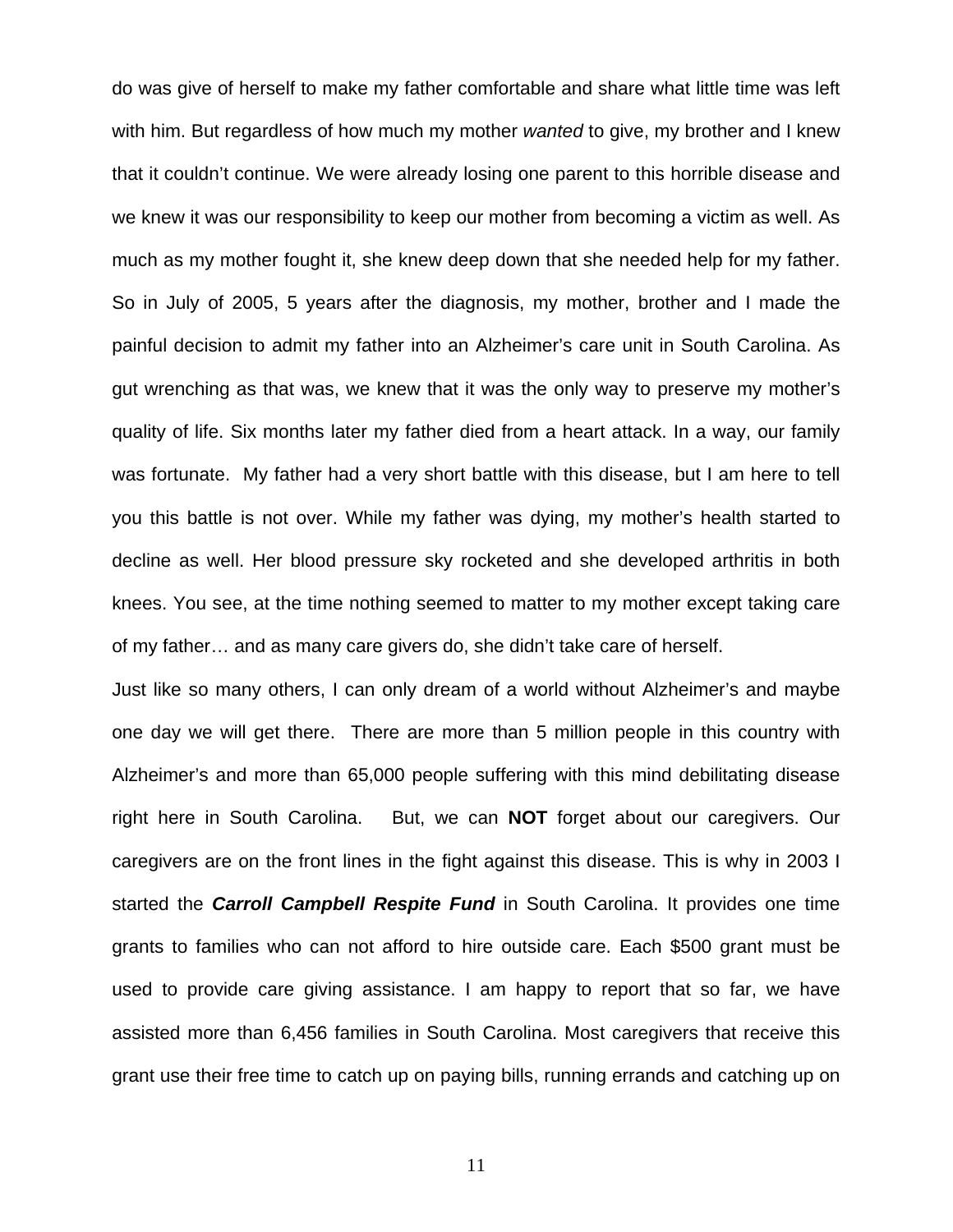lost sleep. This break is so important…because without it… caregivers will work themselves into a state of exhaustion. We can not sit by and let that happen.

I hope to continue to provide these funds for our loved ones on the front lines, not only in the State of South Carolina but across the nation. Our program in South Carolina was so appreciated that I testified before the South Carolina Legislature asking for an additional \$600,000 to continue to fund our efforts. I am happy to report to you that it has been approved and we now receive \$1,000,000 annually for our program. A million dollars may sound like a lot of money…but there are still many more families in need. So in closing I would like to issue a challenge to each and every one of you. I would like to ask that as we continue to support funding for a cure, let's continue to make funds available to the men and women on the front lines of this fight "Our Caregivers".

Thank you and God Bless!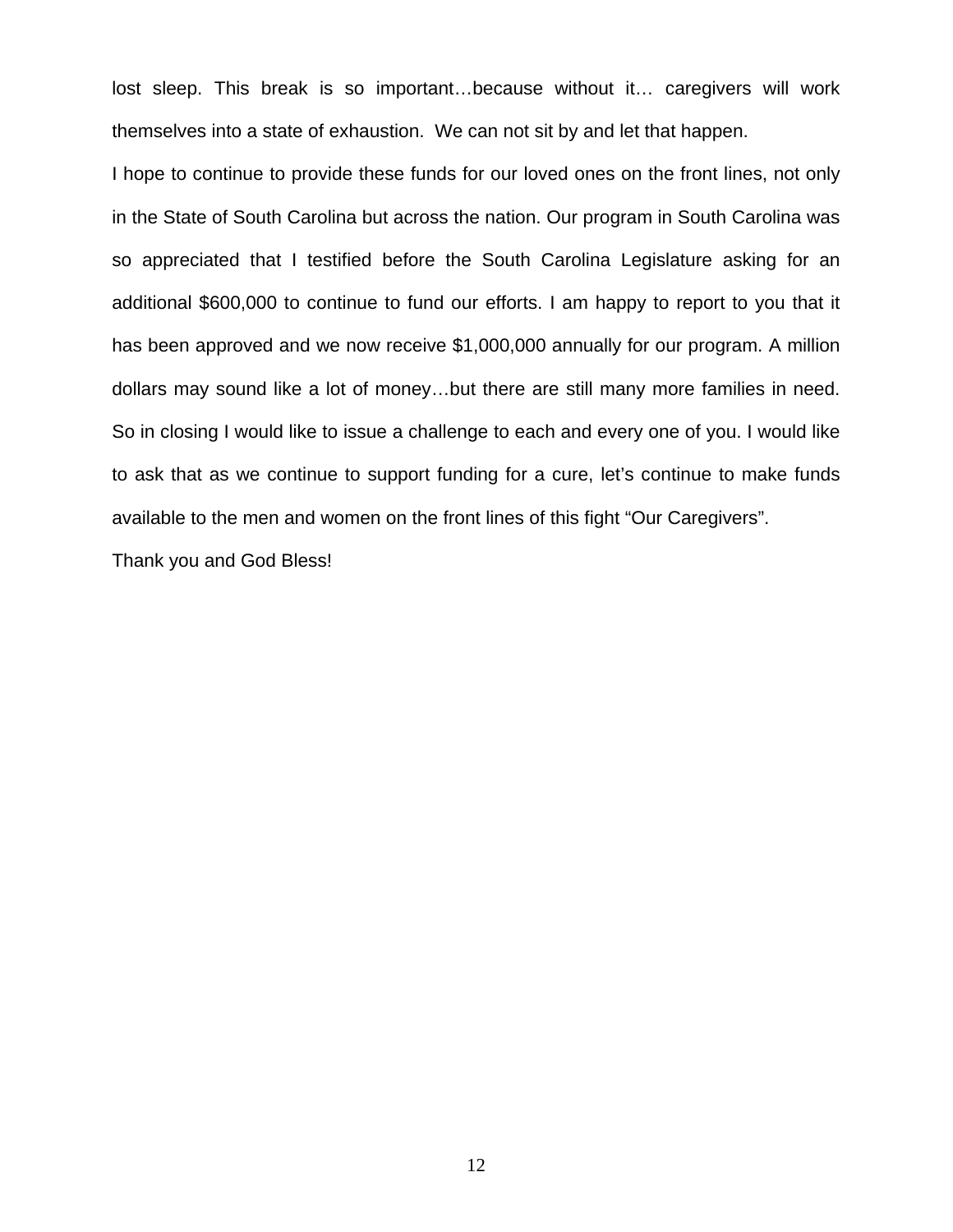#### **Testimony**

#### Teresa Arnold AARP South Carolina

AARP-SC, SC Association of Councils on Aging, SC Association of Area Agencies on Aging, SC Adult Day Services Association, SC Protection and Advocacy for Persons With Disabilities, Disability Action Council, and SC Independent Living support the following budget requests:

1. Lt. Governor's Office on Aging

Home and community based services for more than 2200 seniors

The House funded \$1.8 million in non-recurring funds and the Senate funded \$1.5 million in recurring funds. Coupled with the funds remaining at the end of this year of about \$1.4 million – either version would fully fund the \$2.9 million for more than 2000 seniors in the next fiscal year. However, we prefer the Senate version since it is in recurring funds.

2. SCDHHS

Community Long Term Care

Move 500 more frail and disabled persons from the waiting list of 2,500 for Community Long Term Care services at the Department of Health and Human Services – thus avoiding more expensive nursing home care. The House did not include this funding in their budget. The Senate added \$2 million in recurring funds to reduce the waiting list by 500 persons! We prefer the Senate version.

#### 3. SCDOT

\$1.3 million to maintain state match for federal transportation funds for seniors and persons with disabilities especially in rural areas. The House funded \$2 million in one-time money and the Senate funded \$1.3 million. We prefer the House version.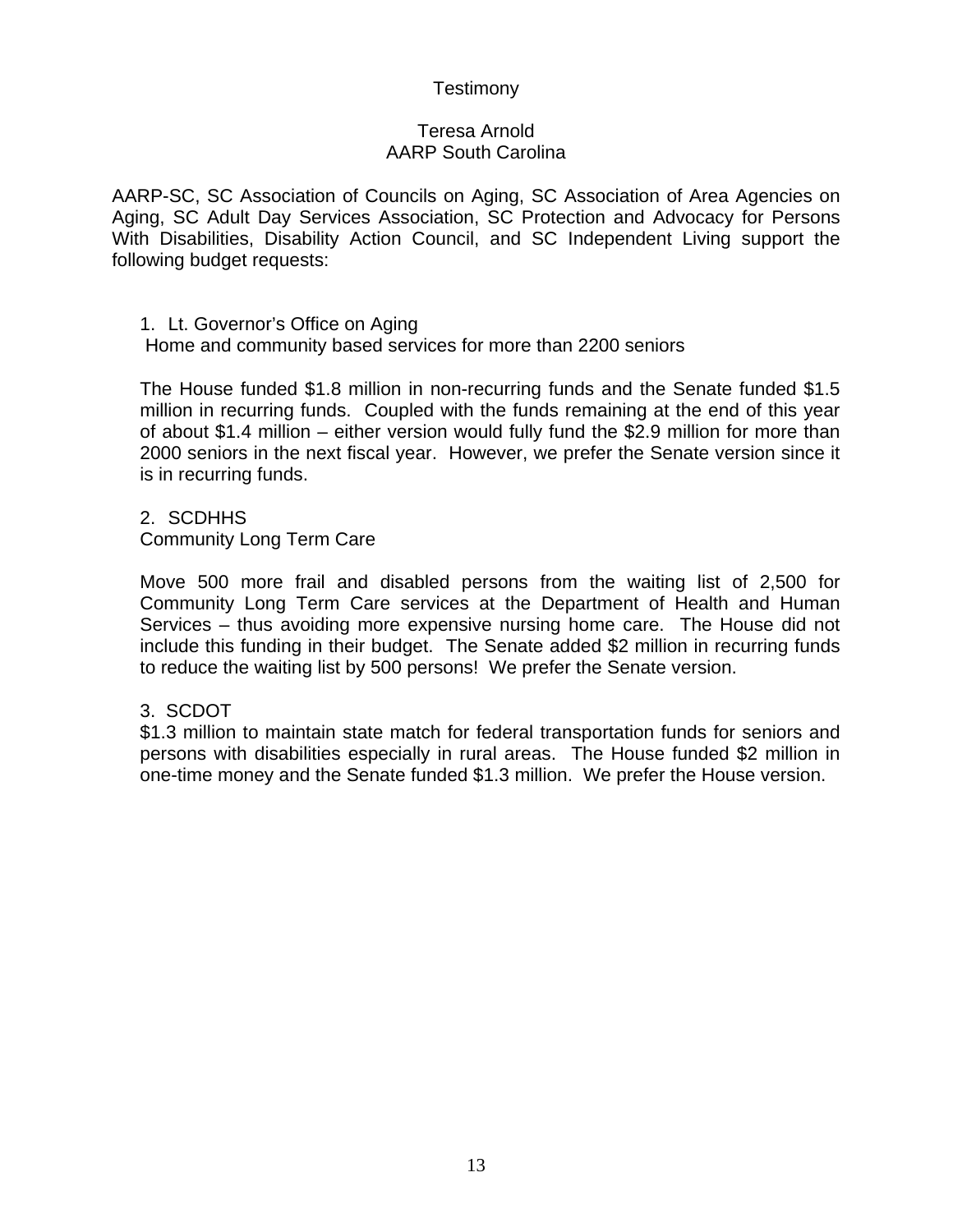#### Teresa Arnold AARP South Carolina

#### **Community Long Term Care**

What: The CLTC program provides a variety of home and community-based services to Medicaid participants who meet all the income and medical criteria to enter a nursing home but who prefer to remain in their own homes. **The average cost to the Medicaid program for a CLTC participant is roughly 37% of the cost for a nursing home resident.** This includes all Medicaid costs, such as physician visits, hospital care and prescriptions, as well as the long term care services.

Who: The Community Long Term Care (CLTC) program of DHHS administers waivers for persons who are elderly or who have physical disabilities, for persons with HIV/AIDS and for persons requiring mechanical ventilation. On any given day, there are over 12,000 waiver participants receiving services.

Waiting List: Currently 2275 applicants, with low incomes and long term care needs are on a waiting list for the Medicaid program, CLTC.

Request: \$2 million to reduce the waiting list for CLTC services.

Recipient of CLTC: Mr. Smith\* is 70 years old and is a double amputee confined to a wheelchair. He also has limitations with his upper body because of a previous stroke. His primary caregiver was his wife but she died several months ago. All of Mr. Smith's children live out of state and he sees them only on a limited basis. It was uncertain what would happen to Mr. Smith once his wife died, but his granddaughter volunteered to move into his home and care for him. She is able to provide the 24-hour care for Mr. Smith because of the support he receives from Community Long Term Care (CLTC). CLTC authorizes a personal care aide to visit every morning seven days per week and assist Mr. Smith with his personal care needs. On Monday through Friday, he attends an adult day care program. While at the day care center, he receives socialization, activities, medical supervision, and a nutritious meal. Mr. Smith receives incontinence supplies monthly through CLTC. CLTC also authorized a wheelchair ramp to be built so Mr. Smith could attend day care services and have easy access in and out of his home. Through the support of his granddaughter and CLTC services, he is able to continue living in his home.

\* Not his real name.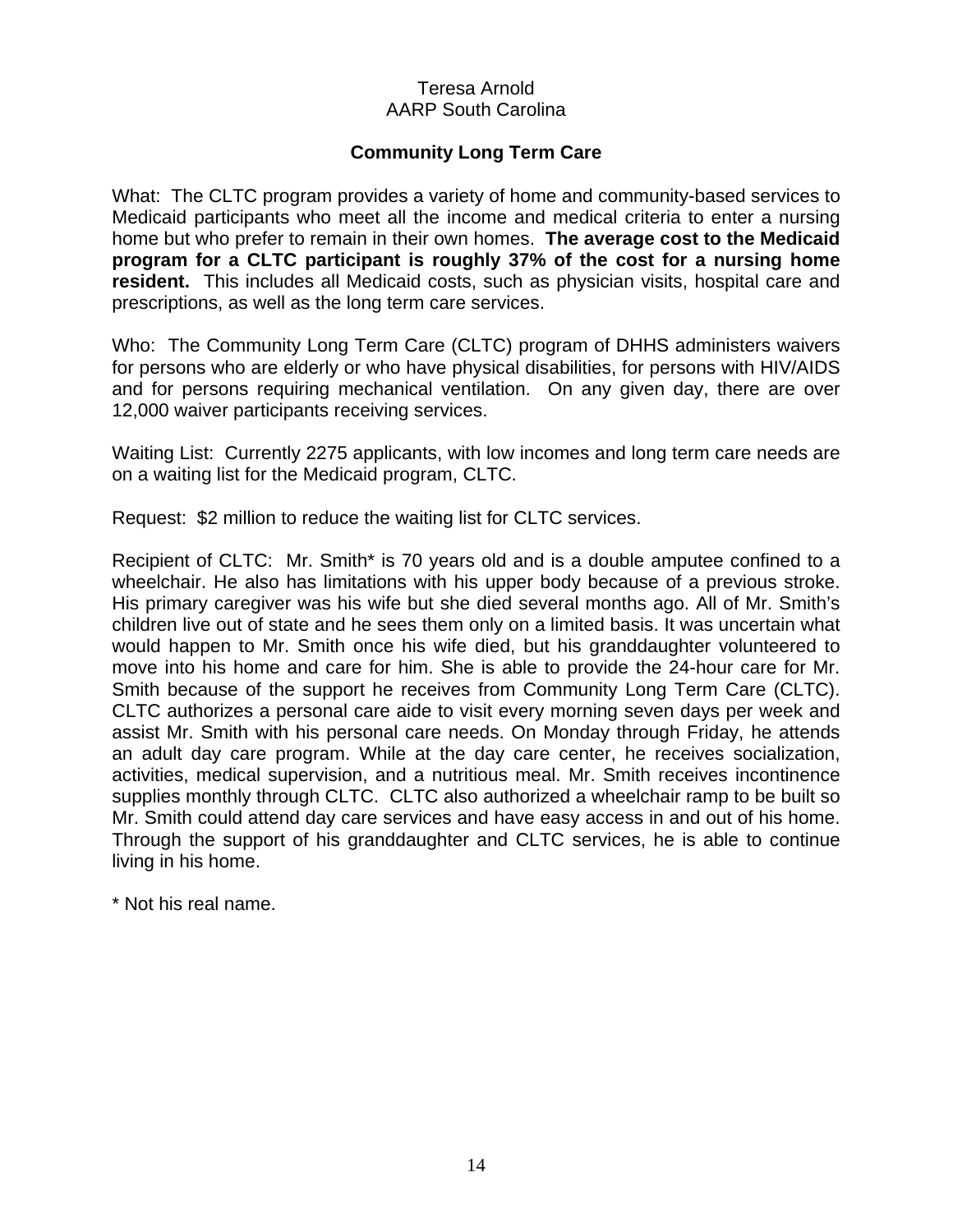#### (continued) Teresa Arnold

#### **Keep Funding for Home and Community-Based Services!**

Last session, the Legislature approved \$2.9 million – the first increase in a decade – so that more seniors can receive services to help them stay in their homes. Unfortunately, it was only one time money. If the funding is not renewed this year, more than 2,200 seniors statewide will lose their home-delivered meals, transportation to the doctor and other services.

What are home and community-based services?Home- and community-based services prevent or delay frail seniors and persons with disabilities from being admitted to nursing homes. Services include such assistance as home-delivered meals, congregate meals, nutrition education, personal care aides, adult day services, transportation, respite care and other services.

Who is served? More than 16,000 seniors. About 65 percent of these seniors have incomes below the federal poverty level of less than \$800 a month. Half of these seniors live alone. Sixty percent live in rural areas and almost 30 percent are 85 and older.

How do we compare to other states?Prior to this new funding, we served the second lowest percentage of eligible seniors in the Southeast. For example, Mississippi serves more than double the percentage of seniors that South Carolina serves. This is a case of not being able to say, "Thank God for Mississippi!"

How many are on the waiting list? More than 6,000 frail seniors, some of whom must wait for up to 2 years to receive even a home-delivered meal. The non-recurring funding of \$2.9 million received for this year will cover about a third of this waiting list.

What does it cost us?The range of aging services – home-delivered meals, personal care, adult day services, etc. - that help seniors remain in their home cost an average of \$1,270 dollars per individual per year. In contrast, persons in Medicaid-paid nursing home beds cost taxpayers anywhere from \$25,000 to \$37,000 per year. Investing this \$2.9 million can potentially save the state expenditures of more than \$30 million in delayed or prevented nursing home admissions over the next few years.

What are the health benefits of receiving home-delivered meals?A recent study showed that of seniors with similar health conditions, those that received homedelivered meals had fewer emergency room visits and in-patient hospitalizations than those who did not receive meals. Investing in services to seniors in their own homes is a smart financial decision in many ways such as reducing the state's health care costs.

What's a real life example of someone receiving these services? Edgar and Edith Price have meals delivered to their home through the Lexington County Recreation and Aging Commission. The Prices, who are both 91 and have been married for 71 years, have the meals delivered at lunchtime. Mr. Price said they usually refrigerate it, and then warm it up for dinner. "It came in and filled a real touchy spot," he said. "We're both getting old and my wife can't stand up long enough to prepare our meals." Mr. Price praised the service. "It's been very helpful and we really appreciate it." This couple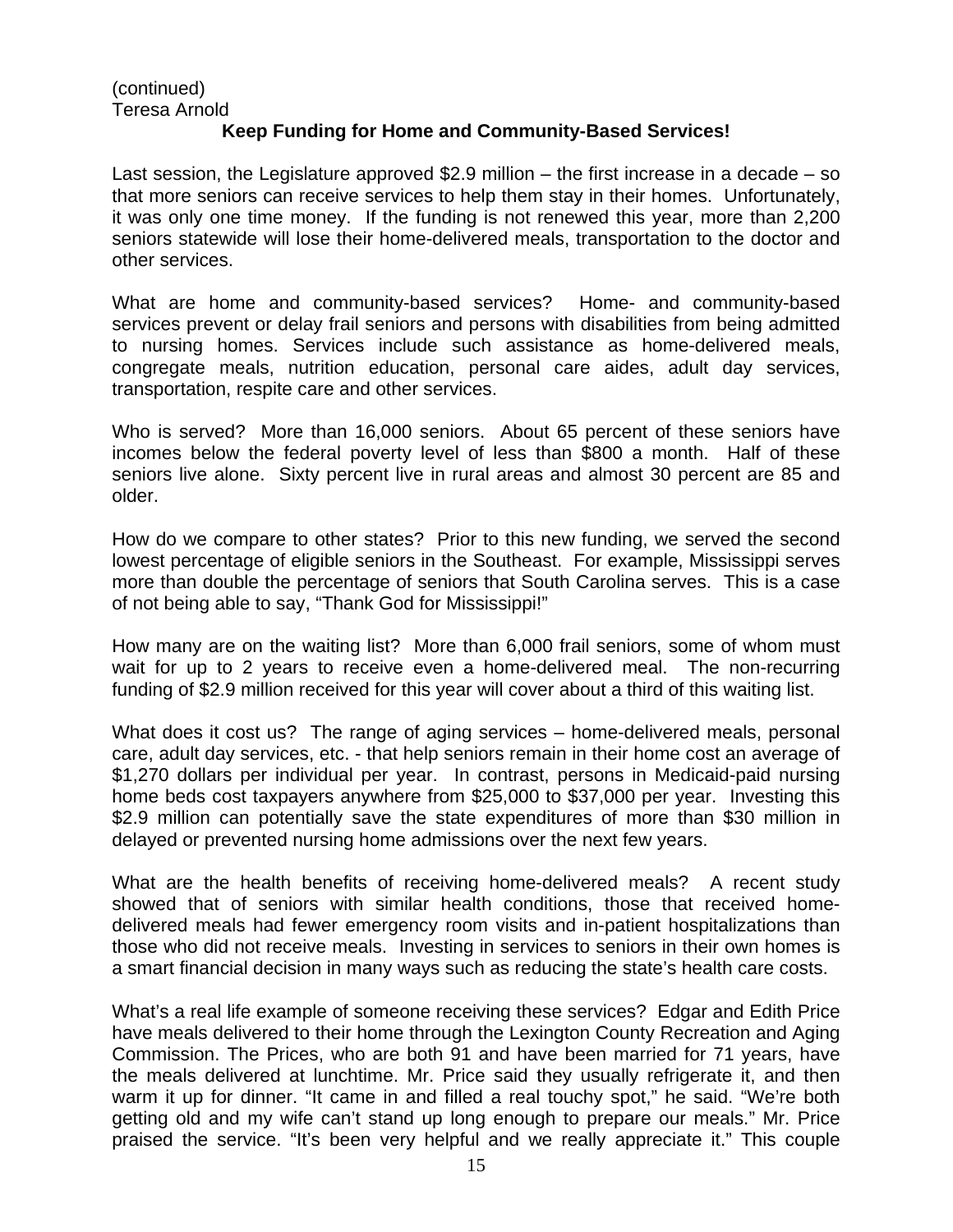could very well have to give up their independence and move into a nursing home without home- and community-based services.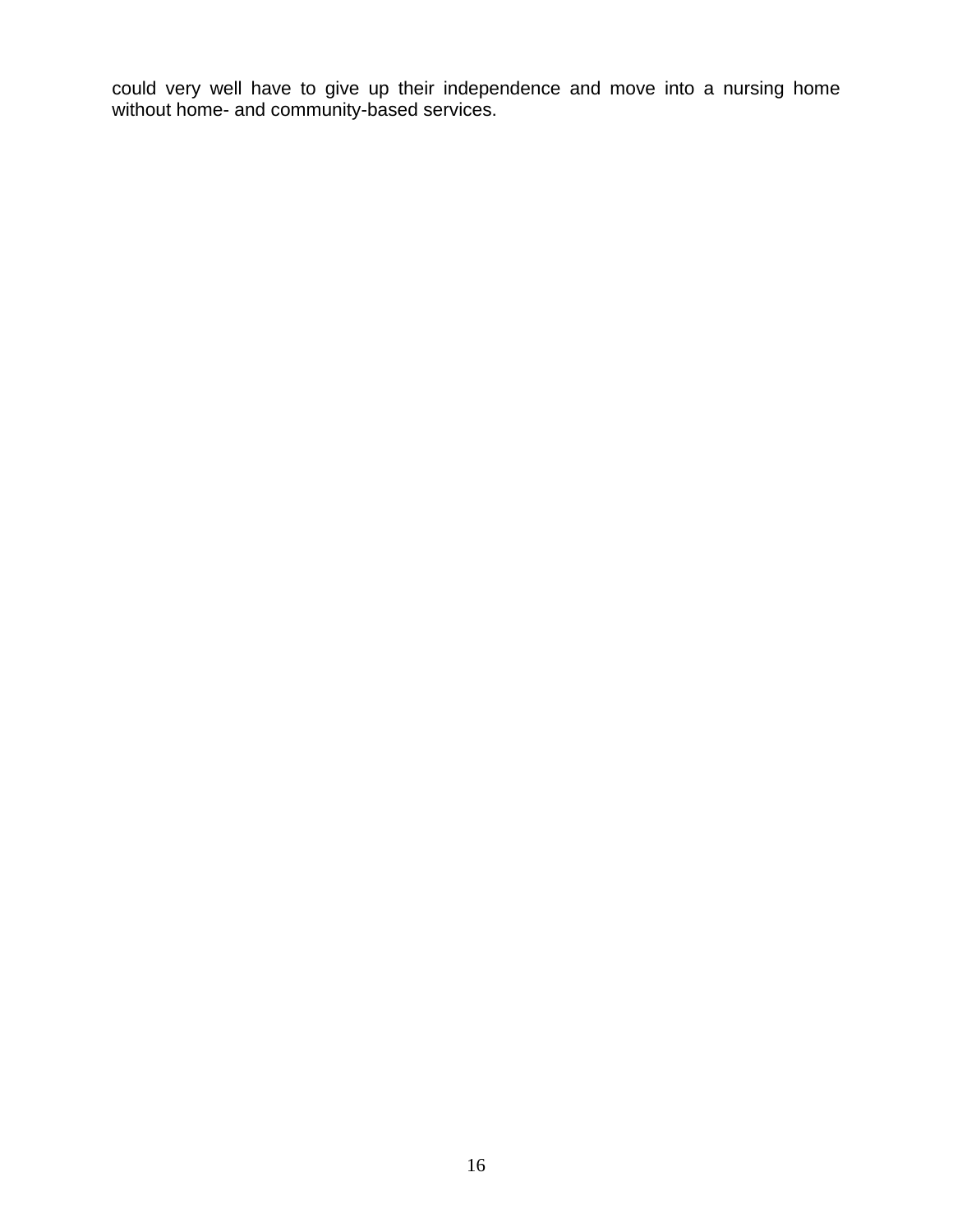#### **Testimony to the Joint Legislative Committee on Aging**

#### **June 5, 2007**

#### **Presented by: Maria Patton, Chairperson Alzheimer's Resource Coordination Center Advisory Council**

As the Chairperson of the Advisory Council to the Alzheimer's Resource Coordination Center, I want to thank you for your attention to the needs of families in South Carolina who are coping with the challenges of Alzheimer's disease.

In 1994 the state legislature created the Alzheimer's Resource Coordination Center which guided by a 23 member Advisory Council appointed by the Governor. The Advisory Council includes representatives from state agencies, the Alzheimer's Association, professional organizations, universities, and caregivers. As Chairperson of the Advisory Council, I am here today to thank the members of this committee for your support in the past and for continued support in the future.

Briefly, I want to call attention to the present and future challenges we must address. The 2006 SC Alzheimer's Disease Registry Annual Report identified 52,741 persons in South Carolina with dementia as of January 1, 2004. Approximately 250,000 persons care for these individuals. The Registry predicts that the number of persons affected by Alzheimer's disease and other related dementias will double in the next 15 years and nearly triple in 25 years.

Eighty percent of care for persons with Alzheimer's disease or related dementias is given in the home by family or friends who provide care at great costs to their own physical, emotional, health, and financial status.

If all Alzheimer's Registry patients resided in nursing homes, the cost would be approximately \$1.84 billion each year. South Carolina must find ways to assist and support caregivers in maintaining their loved ones and friends at home as long as possible in order to avoid or delay institutionalization.

Part of the mission of the Alzheimer's Resource Coordination Center is to foster the development of a system of care that will provide families throughout the state access to support and appropriate services. Whether those services are delivered in the home, the community, or a residential setting, they should be responsive to the needs of the person with dementia and the primary caregiver.

Caregivers of persons with Alzheimer's disease in South Carolina have identified their top three needs as:

- 1. Caregiver support, in the form of emotional support, family support and support groups;
- 2. Information and resources on the disease; and
- 3. Respite. (Respite services allow caregivers to take a short break from their 24/7 caregiving responsibilities).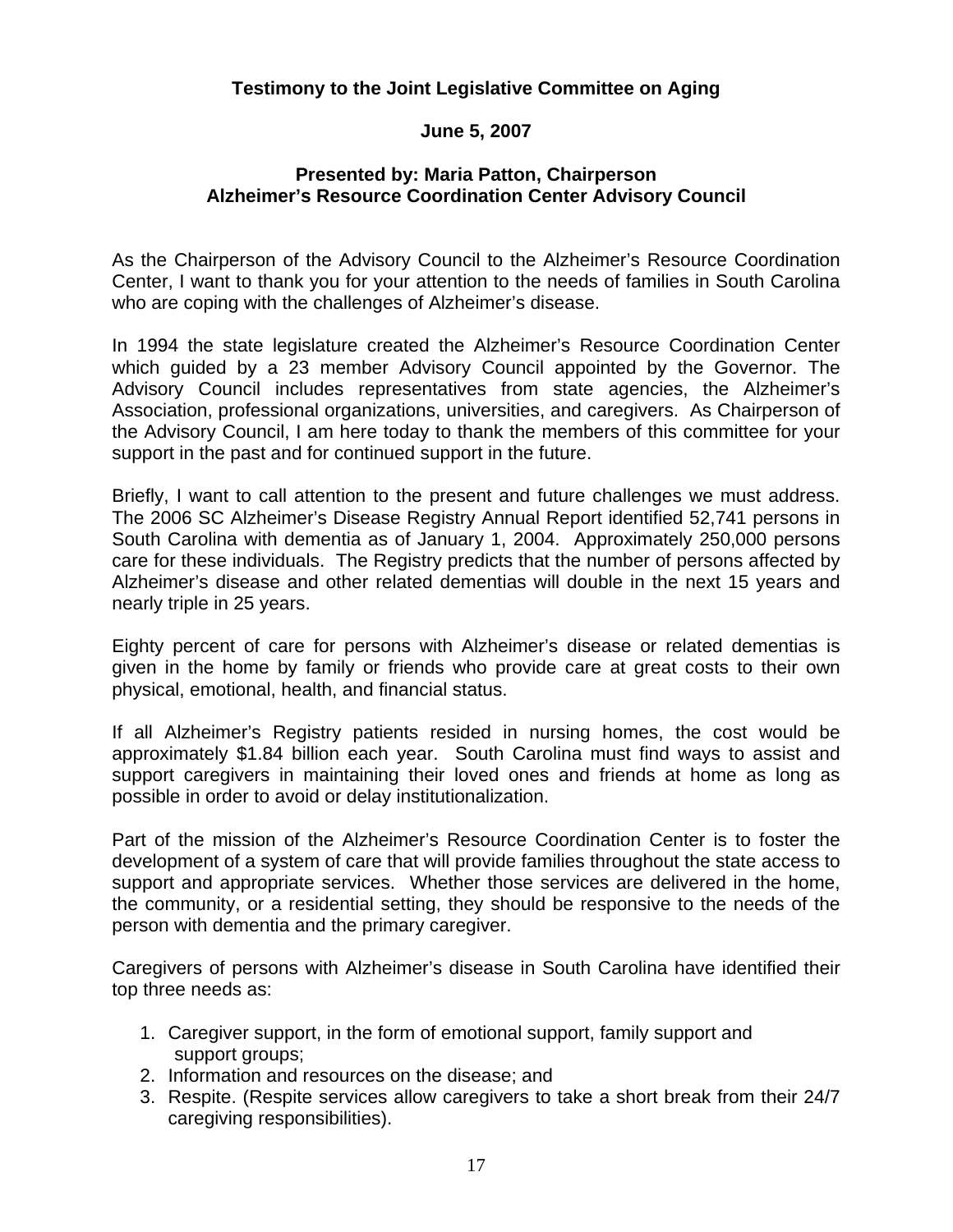(continued) Maria Patton Alzheimer's Resource Coordination Center

A major barrier to proper care and services for individuals in South Carolina has been the lack of resources to fund the continuum of services needed by families through the course of this progressive disease.

The Legislature has addressed this need by allocating \$150,000 in state funds to the ARCC each year to develop community based respite programs, caregiver education and training, and other supportive services to caregivers of persons with Alzheimer's disease and related disorders. One hundred and twelve small seed grants to communities for dementia specific respite and educational programs have been awarded since 1995. These programs include group respite, in-home respite, and a voucher based respite program in which consumers can choose the type of respite that best meets their needs. Educational programs target persons with Alzheimer's disease and their caregivers, the medical community, colleges and universities, and the general public. Recipients of the grants are required to equally match state grant funds through other resources. Of the ARCC grants awarded in the last ten years, sixty-nine programs are still being implemented throughout South Carolina.

The ARCC is the only entity in South Carolina that awards grants to start respite and education programs in communities. It monitors and provides technical assistance to grantees to ensure that the standards remain at the highest level. It offers information and resources to the grantees as well as the general public. The ARCC continues to encourage and support grantees after their grant award has ended, offering technical assistance to encourage the sustainability of their programs.

During the 2005-2006 funding cycle, first and second year ARCC Grantees provided the following supportive services:

- 67 Unduplicated Participants benefited from respite services
- 16,963 Hours of Respite were provided
- 62 Support Group Meetings were held
- And 347 Participants attended Alzheimer's Educational Programs

Eleven first year grants were awarded in 2005-2006, including seven group respite programs, two in-home respite programs, and two educational programs. Ten second year grants were awarded, including six group respite programs, one in-home respite program and three education programs. All ARCC grant awards are equally matched with community funding and resources. A plan is required for continuation of the program after grant funding is discontinued. Quality assurance tools are used by ARCC staff in monitoring grant sites, and technical assistance is offered when needed.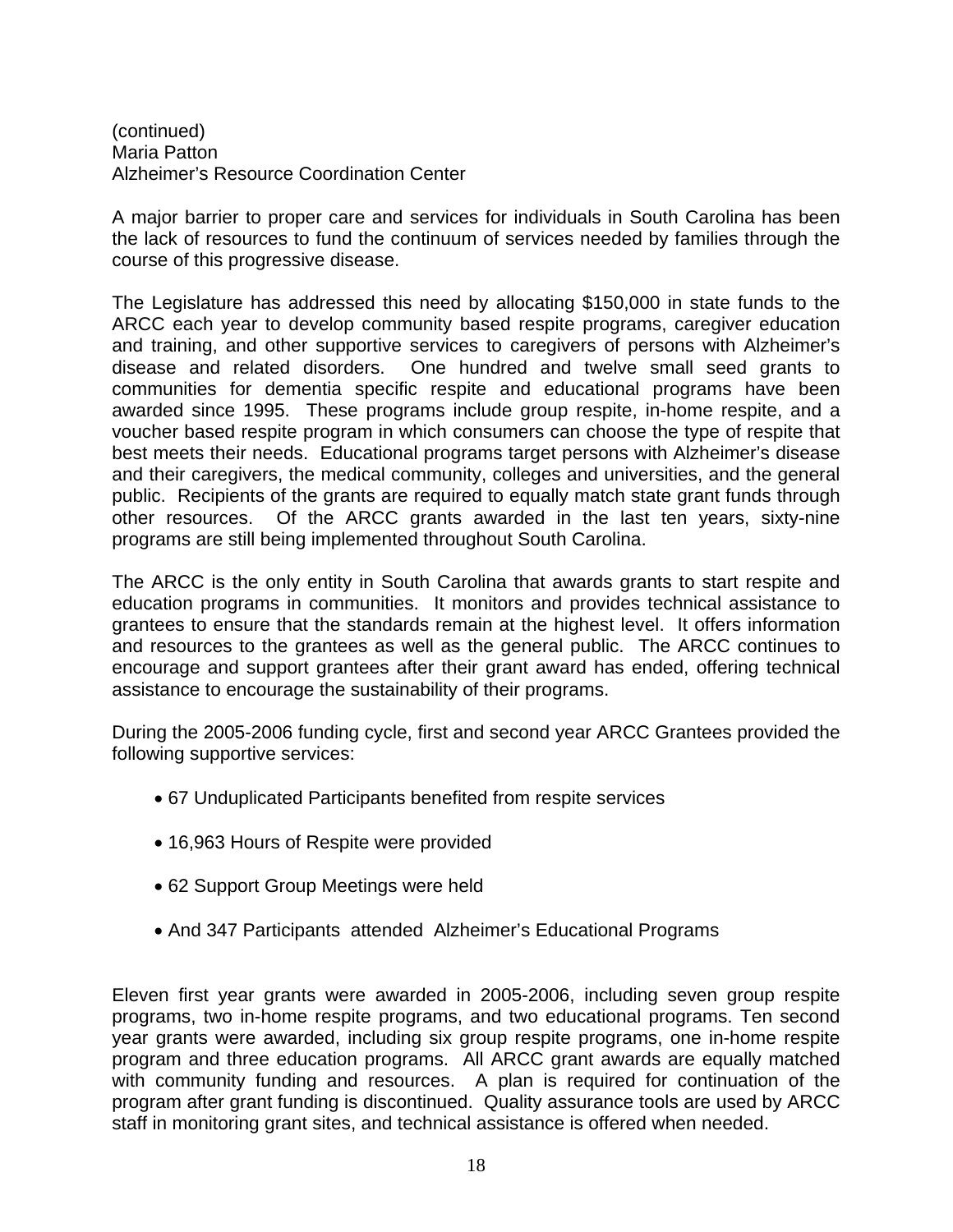In addition, the ARCC sponsored a Grant Workshop in March 2006, an Educational Workshop for grantees and provides Alzheimer's information on-line through the Lt. Governor's Office on Aging website.

Alzheimer's disease is one of the costliest and most uninsured health risks South Carolina families are likely to face. By providing the much-needed supportive services for families caring for loved ones at home, there is the possibility of preventing or delaying the much higher cost of assisted living or nursing home placement. We thank the South Carolina Legislature for its support in providing relief, respite, and education to South Carolinians with Alzheimer's disease and related disorders and their caregivers.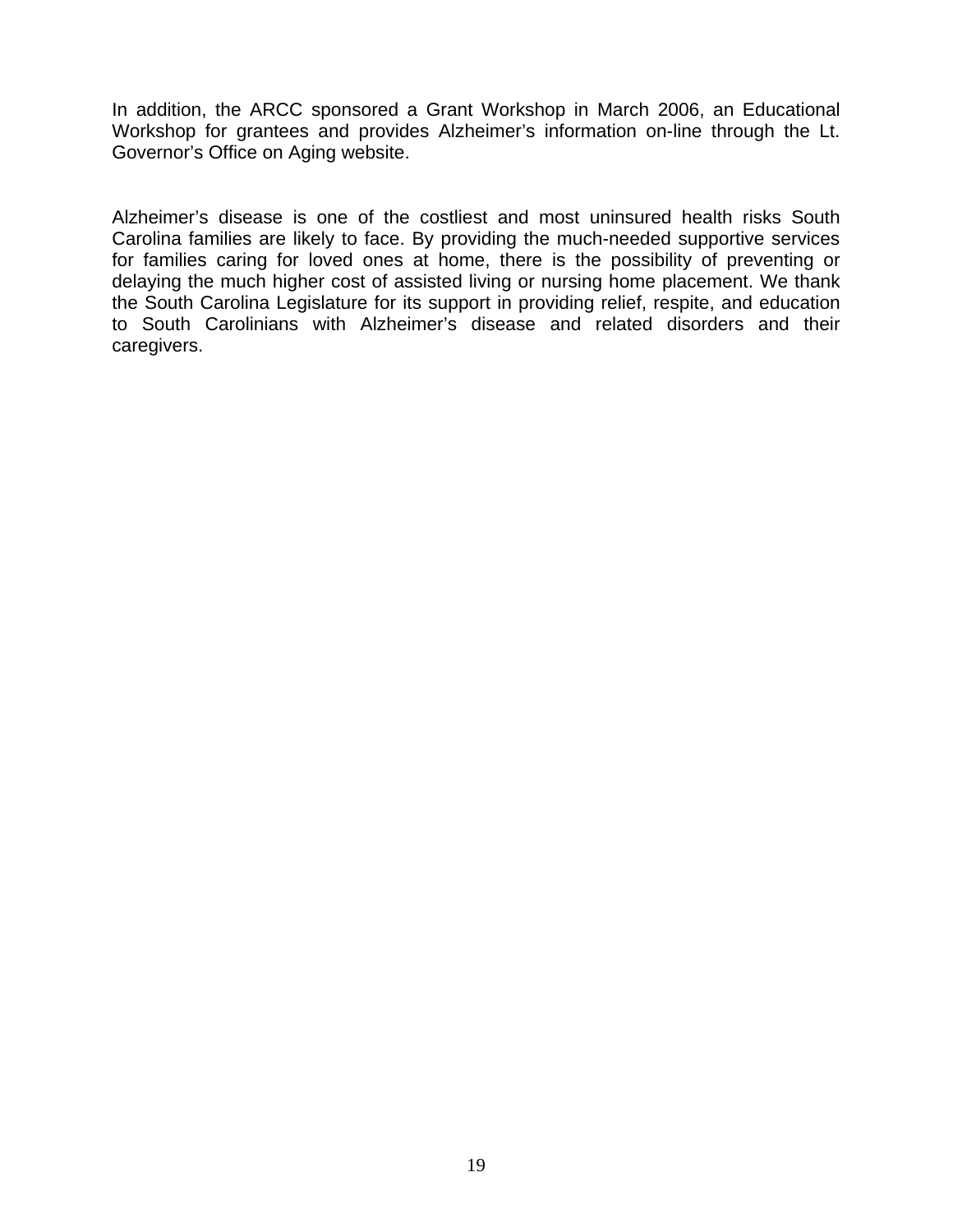### **Testimony**

## Lamar Bailes,Speaker

#### Silver Haired Legislature

MADAME CHAIR, MEMBERS OF THE COMMITTEE, CITIZENS OF SOUTH CAROLINA: I AM LAMAR BAILES, CURRENTLY MAYOR OF WALHALLA, AND PAST CHAIR OF THE OCONEE COUNTY COUNCIL, MEMBER OF COUNTY COUNCIL AND CITY COUNCIL FOR MANY YEARS. I AM A RETIRED LIEUTENANT COLONEL FROM THE SOUTH CAROLINA NATIONAL GUARD, AND A RETIRED VICE PRESIDENT OF WACHOVIA BANK IN WALHALLA. I AM NOW A MEMBER OF THE APPALACHIAN REGIONAL COUNCIL OF GOVERNMENTS AND THE APPALACHIAN AREA AGENCY ON AGING. I AM WORKING AS A VOLUNTEER OMBUDSMAN AT RICHARD CAMPBELL VETERANS HOME IN ANDERSON UNDER THE PROGRAM YOU CREATED TWO YEARS AGO.

RECENTLY I WAS ELECTED SPEAKER OF THE SOUTH CAROLINA SILVER HAIRED LEGISLATURE, CREATED BY THE SOUTH CAROLINA LEGISLATURE IN 1999. I AM REPLACING MR. TOM LLOYD WHO HAS SERVED TWO 2-YEAR TERMS AS SPEAKER. WE ARE DIVIDED INTO TEN CAUCUSES COVERING THE ENTIRE STATE. OUR MEMBERS ARE ALL SENIOR CITIZENS 60 YEARS OLD OR OLDER. AS YOU KNOW, WE PREPARE RESOLUTIONS BASED ON THE NEEDS OF SENIORS FROM ALL PARTS OF SOUTH CAROLINA. AT THE BEGINNING OF EACH TERM OF THE LEGISLATURE, WE PRESENT THESE TO YOU FOR YOUR CONSIDERATION. WE TRY TO SELECT ITEMS THAT WILL BENEFIT THE MOST SENIORS IN THE MOST COST EFFECTIVE WAY. AS SENIORS, WE UNDERSTAND

20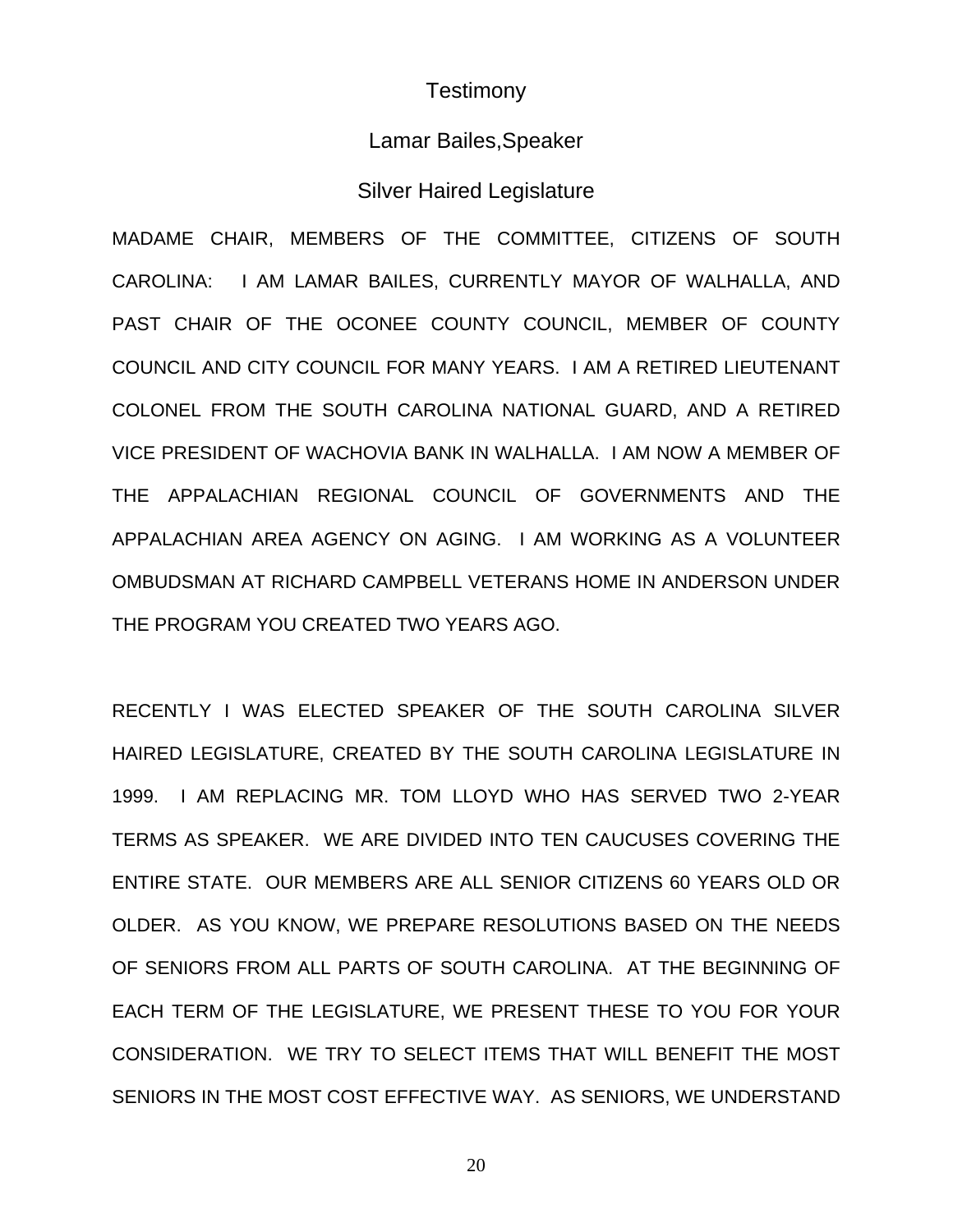THAT MONEY IS ALWAYS TIGHT. THIS YEAR WE ASKED THAT YOU LOOK AT SETTING UP A SYSTEM TO PROVIDE EASY BACKGROUND CHECKS OF

(continued)

Lamar Bailes

CAREGIVERS WORKING IN PRIVATE HOMES; THAT YOU PASS LEGISLATION PROVIDING A TRACKING SYSTEM WITH REASONABLE INTEREST RATES ON PAYDAY LENDING; THAT YOU MAINTAIN INCREASED FUNDING FOR IN-HOME HEALTH CARE BY MAKING PERMANENT THE \$2.9 MILLION AS ENACTED BY THE 116<sup>TH</sup> GENERAL ASSEMBLY; THAT YOU PROVIDE INCREASED FUNDING FOR SHELTER AND SERVICES FOR ELDERLY ABUSED VICTIMS; AND THAT YOU ESTABLISH A DEBT FORGIVENESS PROGRAM FOR GERIATRIC NURSING TRAINING. THESE WERE THE FIVE GREATEST NEEDS WE SAW IN SOUTH CAROLINA; HOWEVER, WE IDENTIFIED EIGHT ADDITIONAL NEEDS AND RELATED THESE TO YOU, ALSO.

I BELIEVE THE SILVER HAIRED LEGISLATURE HAS ANOTHER DUTY. WE MUST REPRESENT YOU TO THE SENIOR CITIZENS OF OUR STATE. ALL TOO OFTEN, THERE IS MISUNDERSTANDING AND LACK OF INFORMATION IN THE SENIOR COMMUNITY. WE WILL WORK HARD TO GET YOUR MESSAGE TO OUR SENIORS.

HOPEFULLY THE FUNDS YOU HAVE APPROPRIATED TO THE LT. GOVERNOR'S OFFICE WILL MAKE IT POSSIBLE FOR MORE LOW INCOME SENIORS WHO ARE ACTIVE IN LOCAL CAUCUSES AT HOME, TO BE ACTIVE WHEN WE MEET IN COLUMBIA.

THANK YOU FOR ALL YOU DO FOR SENIORS AND FOR SOUTH CAROLINA.

21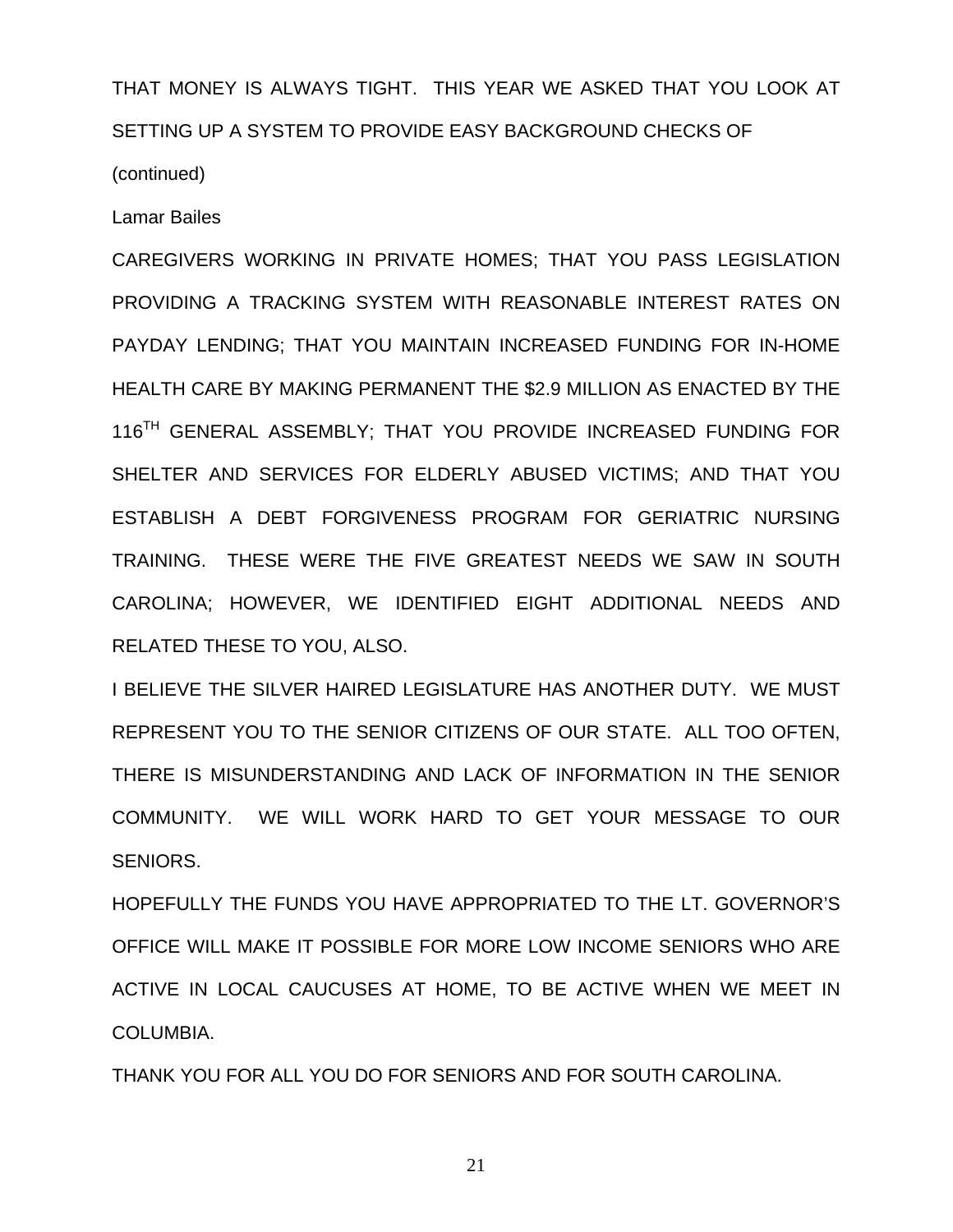## **Testimony** Hannah Timmons National Silver Haired Legislature

## *Board of Directors*

#### *Officers*

Wally Daeley, MT, Chair Hannah Timmons, SC, 1<sup>st</sup> Vice Chair A. J. Benintende, AL, 2nd Vice Chair Dallas Knudson, ND, Secretary Virginia Boyle, MO, Treasurer Homer Lear, TX, Immediate Past Chair Gloria Bonali, SC, Senate President Herb Perry, NV, Senate President *pro tem* Carlos Higgins, TX, House Speaker

Lloyd Steen, NC, House Speaker *pro tem*

#### *Regional Directors*

Norma Millet, MA, Region I Catherine Stone, NY, Region II Betty Wiser, VA, Region III Hannah Timmons, SC, Region IV Diane Saunders, IL, Region V Glen Peterson, TX, Region VI Virginia Boyle, MO, Region VII Dallas Knudson, ND, Region VIII Charles Barfield, CA, Region IX Florence Turner, OR, Region X

#### *At-large Board Members*

A. J. Benintende, AL Wally Daeley, MT Elizabeth Johnson, FL Pat Porter, TX*,* 

*Advisory Council Chair*

Robert Blancato, DC

To: Members of the Joint Legislative Committee on Aging

I am Hannah Timmons, a member of the South Carolina Silver Haired Legislature, but here today on behalf of the National Silver Haired Congress.

On one of the sheets that you have, you will see a copy of the concurrent resolution that was passed by the US Congress to establish the National Silver Haired Congress. The resolution was introduced by former Representative Dick Gephardt from Missouri. On the same sheet, there is a brief description of the National Silver Haired Congress and a listing of the current South Carolina members.

The tenth session was held in Washington, DC, in February of this year. South Carolina has been represented every year and now has its full contingent of two Senators and six Representatives, the same number that we have in the US Congress. We would like for our delegates to be elected by the SC Silver Haired Legislature; but we have never had enough people for an election, probably because we have to pay our own expenses.

Every year, at the Washington meeting, we consider resolutions that are submitted and then select our TOP FIVE. In the material that you have is a copy of our 2007 booklet containing a proclamation, our resolutions, and a list of our members.

You will see many similarities between the South Carolina Silver Haired Legislature and the National Silver Haired Congress. The SCSHL was patterned after the NSHC in many respects. Also, I do much of the typing for both organizations and seem to use very similar formats for both.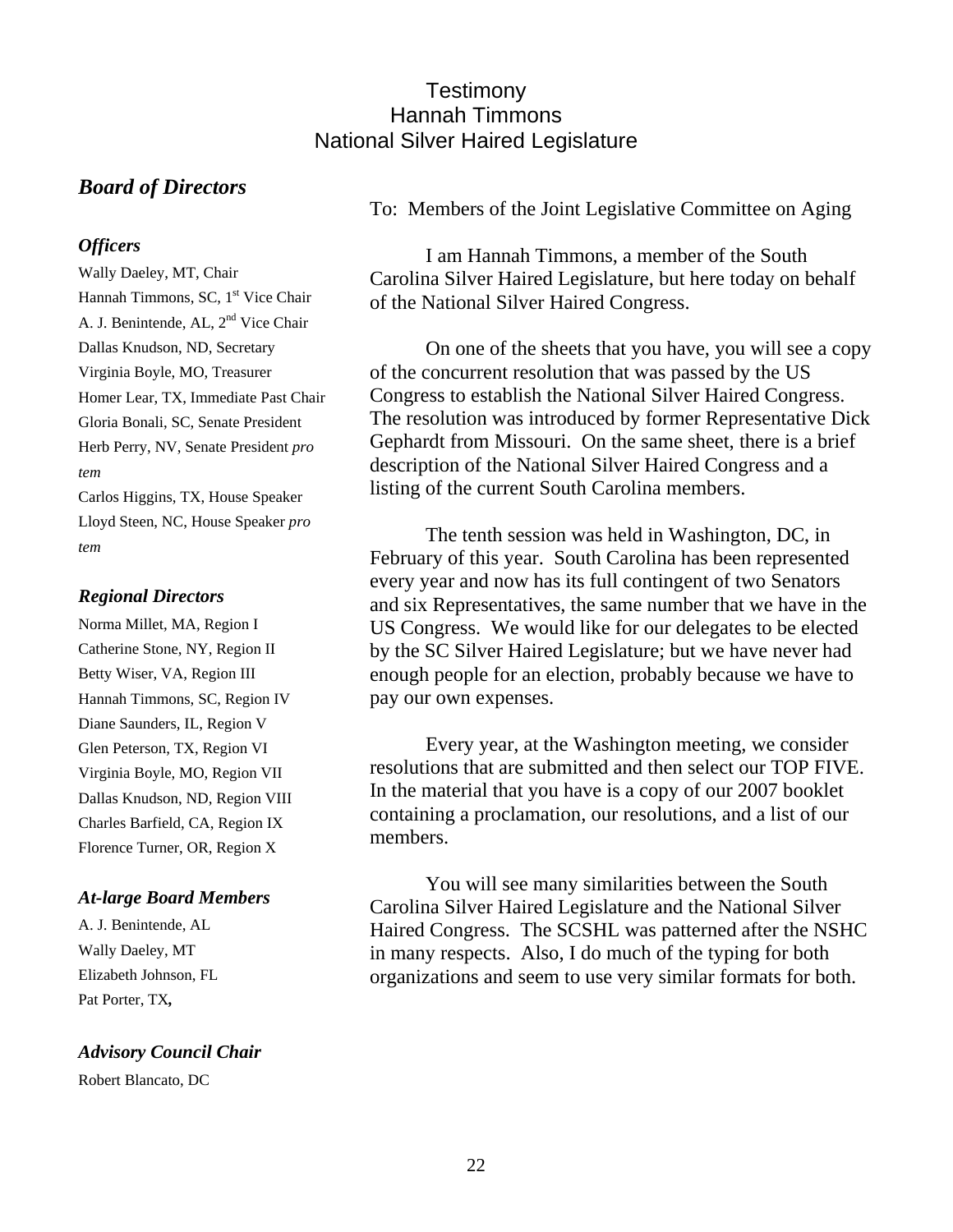## TESTIMONY

## Sally Sherrin SC Council on Aging Directors Assiciation

Members of Committee and Members of The South Carolina General Assembly-Good Afternoon. My name is Sally Sherrin and I am the director of the Lancaster County Council on Aging, Inc. This afternoon I have the pleasure of representing the South Carolina Council on Aging Directors Association, known as SCACAD. Council's on Aging are the providers of home delivered meals, senior center activities and meals, transportation for seniors, homemaker services and a host of other activities and services that are all designed to help older frail South Carolinians remain in their home and independent for as long as possible.

I want to thank you for the additional funding that you provided to Council's on Aging this past fiscal year. With these additional funds, we, the Council's on Aging, have been able to service additional home delivered meals, meals in the senior centers, homemaker and transportation to seniors across South Carolina.

Just in Lancaster County fifty people are now receiving meals at one of four senior centers and thirty people are receiving home delivered meals. These successes are being echoed across the state and we thank you for the funding which enables us to serve these people who had been waiting for services.

I have copies of letters from seniors who are receiving services from the additional funding. I would like to read just one of these letters.

Please help us continue to provide these vital services by deeming the additional funds recurring funds so that home delivered meals, meals in the senior centers, homemaker services and transportation can continue to keep seniors in their homes and out of costly nursing homes.

Thank you.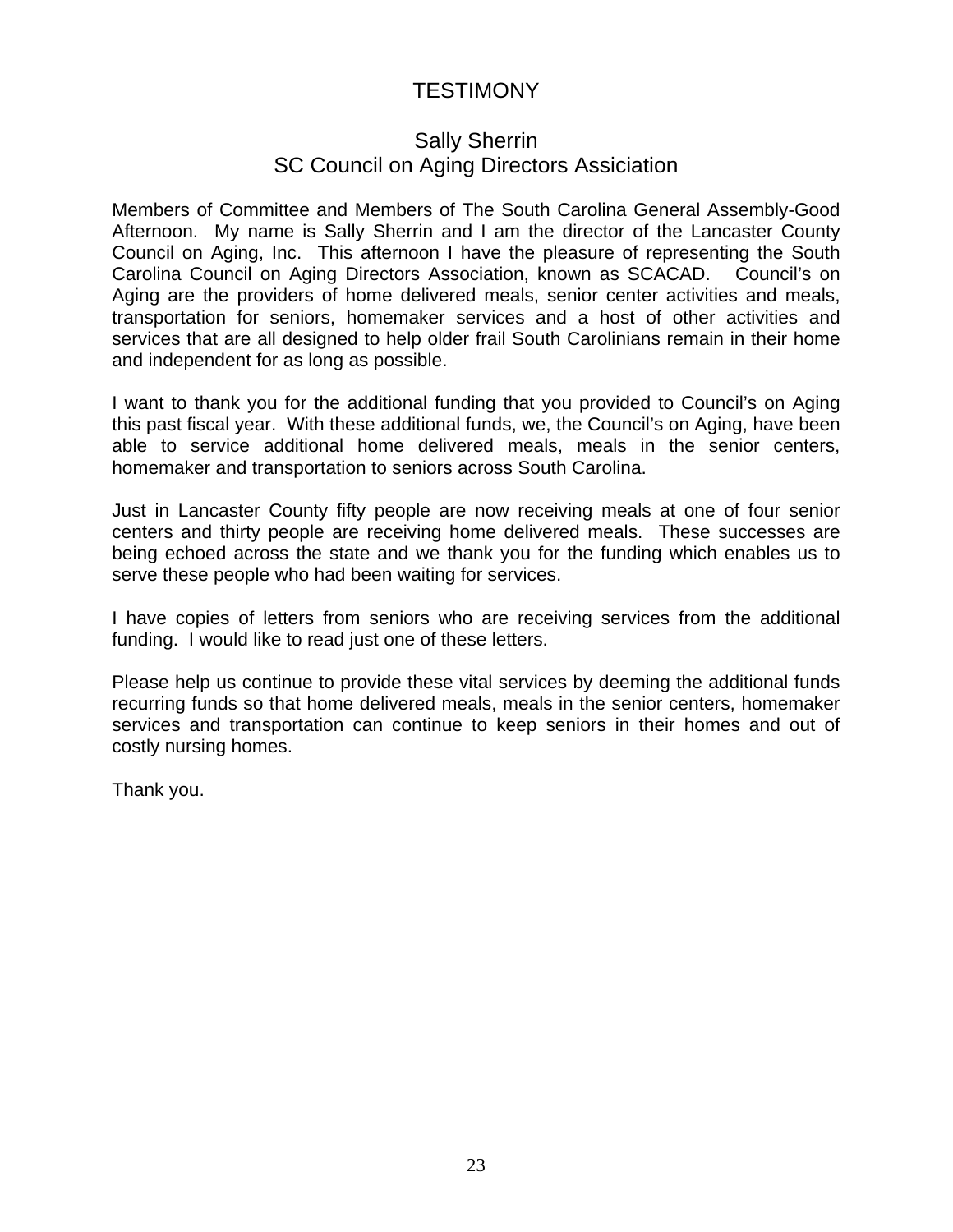#### **Testimony** Prepared for: The Joint Legislative Committee on Aging Larry Boesen June 5, 2007

Mary (her name has been changed to protect health information) was on Hospice Care and a resident of the Eden Gardens Reminiscence Memory Care Neighborhood for about three years. Our community is a licensed community residential care facility providing assisted living services. Her family wished for Mary to pass at Eden Gardens, which they considered her home. They also wanted to take part in fulfilling Mary's end of life wishes.

Mary's condition was slowly deteriorating but her needs were being met. The family, Mary, her physician and Hospice were all satisfied that her needs were being met. Her condition was evaluated frequently. She had no need for skilled nursing. She did not have bedsores, oxygen or any need of intravenous fluids. She had no need of a catheter or tube feeding. There was nothing relating to Mary's condition that a skilled nursing facility could do or provide better care than what she was receiving in assisted living.

DHEC came to our building on December 14, 2006 for a regular inspection and pulled her chart for review. Everything was in order and Hospice services were noted. DHEC noted that Mary was comfortable, clean, and happy to sit and observe the Reminiscence activity going on around her. Staff routinely stopped to care for her and give her hugs, kisses and affection. She loved music and enjoyed watching the staff and residents dance and shag. The inspector stated that Eden Gardens was required to give Mary a thirty-day notice to relocate to a Skilled Nursing Facility since in her opinion we were in violation of admission criteria.

Mary moved out January 18, 2007 to a skilled nursing facility. She continued to receive services from Hospice and she declined rapidly. She passed away 35 days later. It was not her home. It was not hers or her family's choice.

 The family feels like they were made an "example" of. Referring to the imposed discharge, the family stated, "You know, Kelly, that Mom's death certificate has been signed by all of you. She will simply go there and die. She likes it here, not there."

The testimony you are receiving today is in hopes of explaining the current limitations of choice regarding where a person lives and dies. If Mary were in her private home, she would have had the choice of dying in her home. We are asking that you consider ending the statute and give true choice at the end of life.

Our meeting with Representative Herbert Kirsh on April 10, 2007 resulted in Bill # H3879 and also see letter of support from Marvin A. Hyatt, RPh and Member of the Board of Pharmacy for his support. See attachments.

Thank you for your time,

| Lawrence T. Boesen           | Kelly M. Crouch                 | Rhonda    |
|------------------------------|---------------------------------|-----------|
| Lesley                       |                                 |           |
| <b>Executive Director</b>    | <b>Reminiscence Coordinator</b> | Executive |
| <b>Director</b>              |                                 |           |
| Eden Gardens Assisted Living | Eden Gardens Assisted Living    | Serenity  |
| Hospice                      |                                 |           |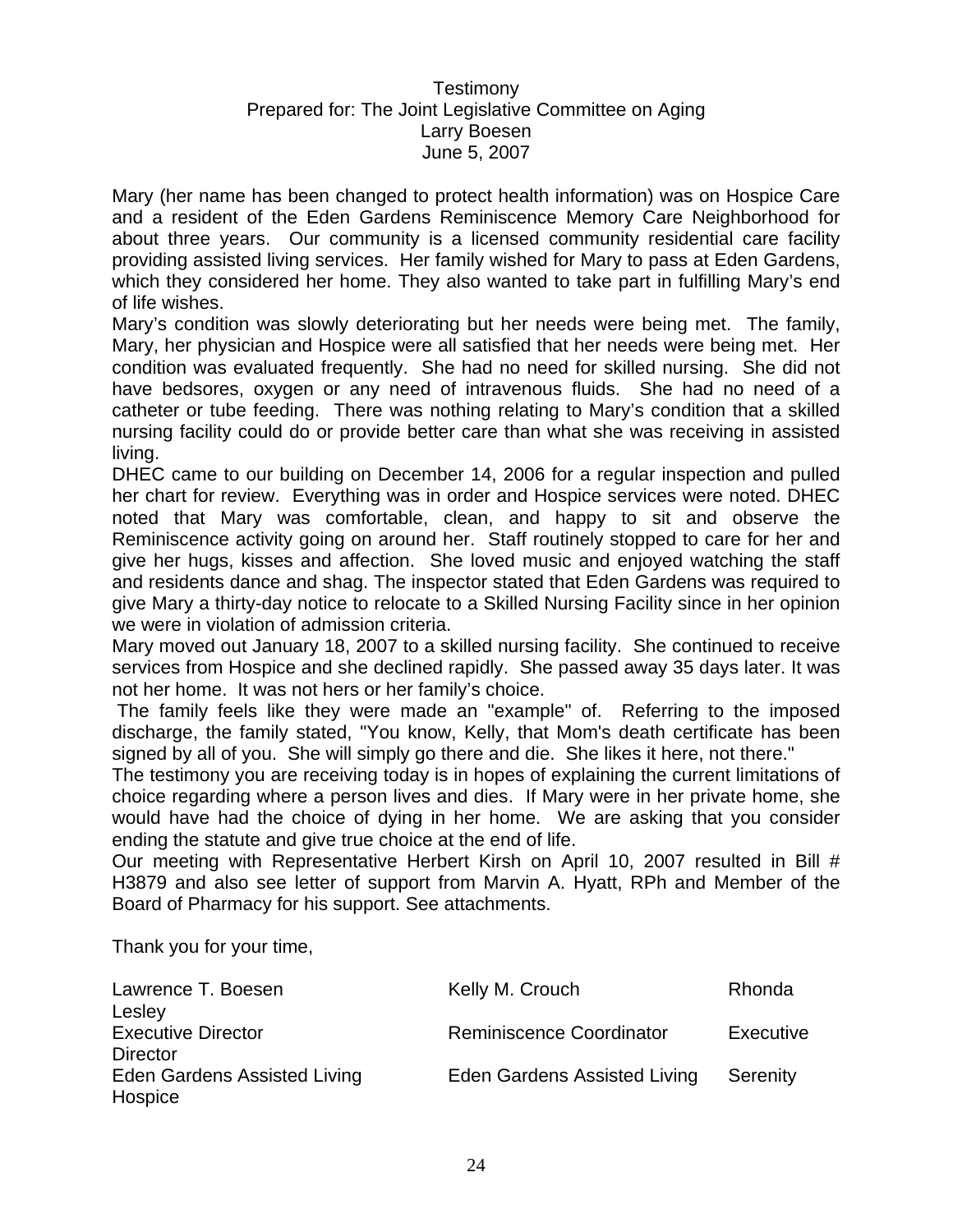Good Pharmacy, Inc 1237 Ebenezer Road Rock Hill, SC 29732 803-327-2081

May 14, 2007

Mrs. Denny Neilson Chair- Joint Legislative Committee on Aging 230 B Blatt Building Columbia, SC 29201

Dear Denny;

I am writing in support of House bill 3879. This bill would allow a resident of an assisted living facility the choice of whether to remain in that facility if the resident's condition has been determined to be terminal. Currently, as the resident's condition deteriorates the resident is forced to move to a long term care facility. This move can often be more traumatic than allowing the resident to remain in what the resident would consider his/her home. The resident may have lived in the assisted living facility for years and then have a terminal condition and be forced to move. Emotionally, this can disrupt the resident so much so as to shorten the resident's life. The bill would allow the resident, the resident's family and the doctor to weigh the benefits and disadvantages of moving the resident.

I would strongly encourage you to consider supporting this bill.

If you have any questions or concerns, I would be happy to discuss this with you.

Sincerely,

 Marvin A. Hyatt, RPh Member Board of **Pharmacy** 

PS My son, Alton, said to tell you hello. He served in the House with you in 1992.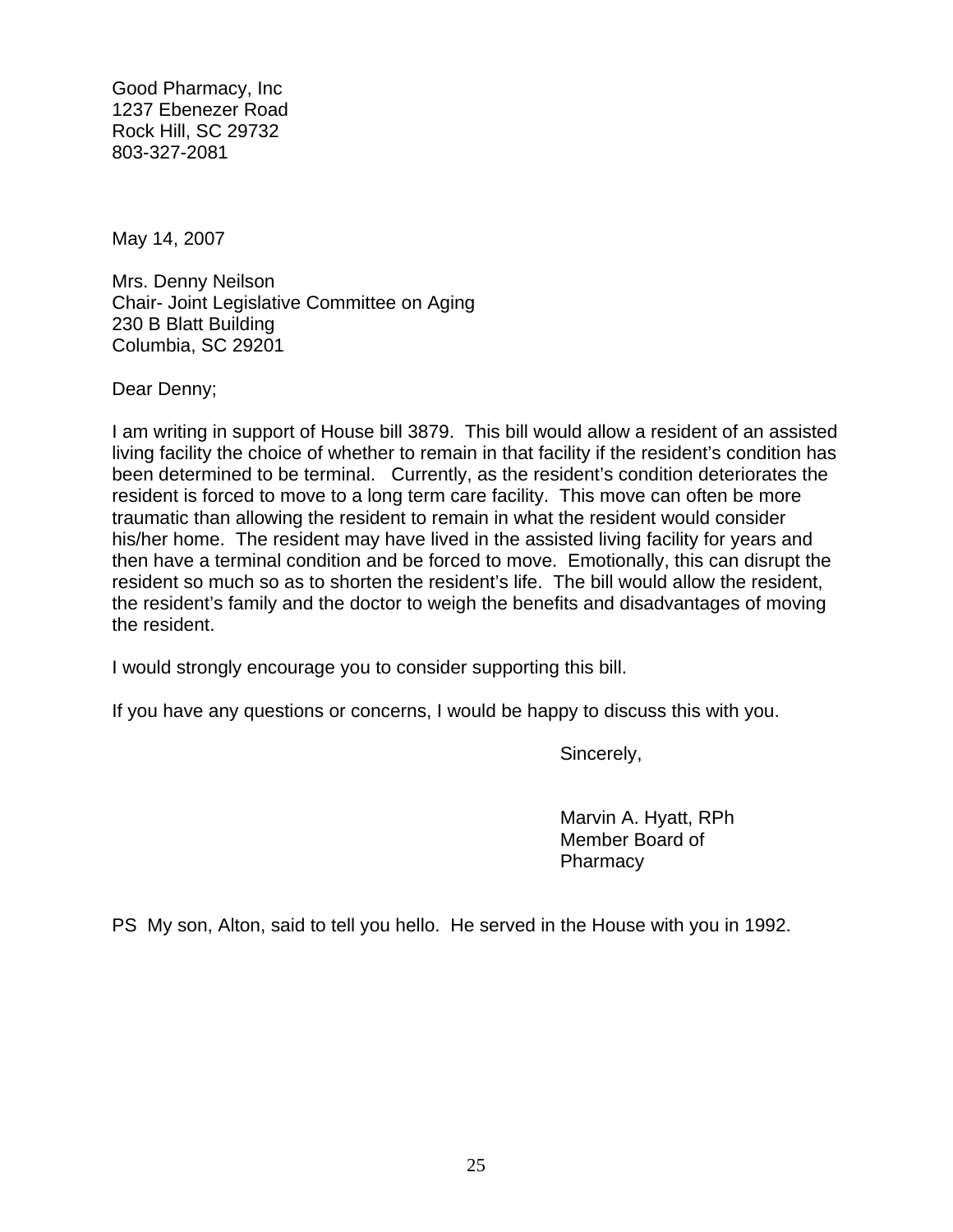South Carolina Joint Legislative Committee on Aging June 6,2007

In 1999 Senior Matters Consulting, Inc., directed by the Transition Subcommittee lead by Representative Gilda Cobb-Hunter ,developed a committee to look at state and national trends when it came to the aging population of South Carolina. Thirteen public forums were held where citizens could come and speak about issues affecting their ability to "Age in Place". The purpose of this study was to look at the needs of senior citizen in there respective counties and compare those needs to the national trends.

What the committee heard was that seniors wanted to grow old in their own communities and that meant their home. But in order to do so certain infrastructure had to be developed along with an aging network that was user friendly and accessible. The Lieutenant Governor's Office on Aging has taken steps to move into the 21"century with services like SC Choice that includes SC Access. Emphasis is being placed on wellness and healthy living. These are all excellent programs that enhance the quality of life for those who are able to tab the resources. I have sat on meetings of Living Well in South Carolina lead by Deborah were solutions to aging issues like transportation, direct care services and providers, home improvement resources are being addressed.

Where I see the greatest need for development and study is the availability of services and the ability of the consumers, South Carolina seniors and their families providing caregiving, to access those services. Choice promotes competition, which creates a quality assurance and better services for those in need. The Area Agency on Aging has served for years as the area coordinator of services in the ten regions of South Carolina. I would encourage the legislature to look at the current infrastructure and direct and consider directing the Lieutenant Governor's Office on Aging with the task of planning, funding and dispensing of all funds allocated for aging services. With that responsibility comes the accountability that those funds are being appropriately utilized for the greater need of our senior citizens. This process could create incentives that would encourage more competition leading to the consumer having more choice to "Age in Place"

Currently, the choices provided in the counties are often a single source or the provider is the local Council on Aging. If the consumer were provided a voucher then they could choose who they would like to provide them with services. This would promote more providers for the consumers in those areas not currently being served could advocate for those services. Vouchers would empower the consumer and focus the current system to allow more providers and we all know that competition to a healthy way to encourage quality and higher standards of practice.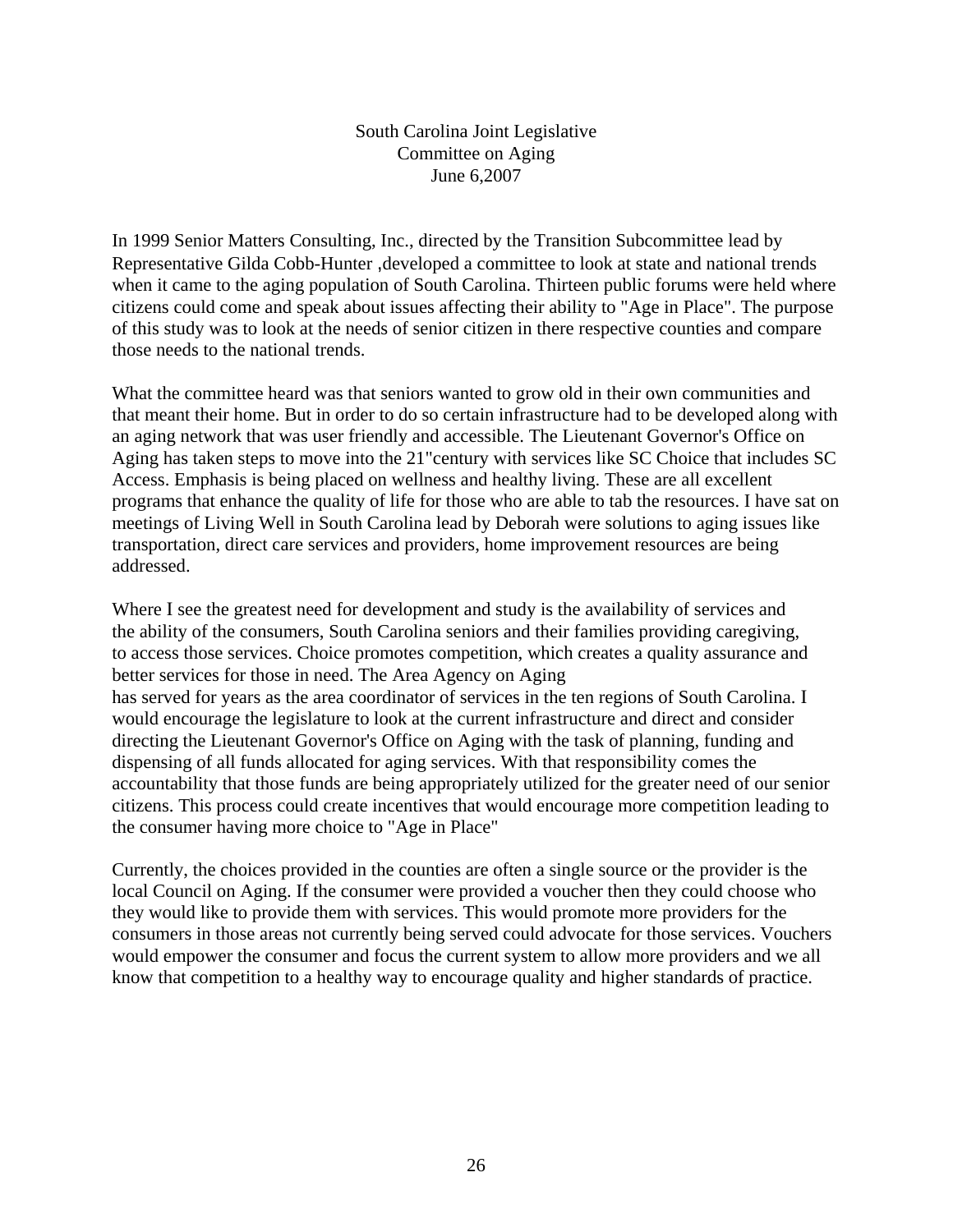Testimony to the Joint Legislative Committee on Aging

June 5, 2007

#### Myrna McKee

Subject: Medical Ombudsman

Problem: Inferior medical care in South Carolina hospitals

Proposal: Solutions to improve the situation with input from the general public and the medical profession, simultaneously the establishment of a Medical Ombudsman at an upstate hospital in a pilot program. The hospital would have a better understanding of the mistakes and how to correct them and patients would be helped.

Personal experience: I am Myrna McKee from Clemson, SC. Recently, I had a nightmare of a stay at an out of town facility. As a journalist, I am trained in finding the facts. Since my bout with horrendous medical care I have spent four months doing research on the state of our medical health profession. Nationwide, it is in terrible condition. The Federal budget and the medical budget are the same, two trillion dollars for the year 2007. This high cost of medical care has a stranglehold on our country and its economy. We pay the highest rate for medical care and have one of the lowest grades in care.

Pilot Program: The pilot program would be called "The First Step". It encompasses all facets of our society as we begin by taking the first step to gain control of the medical mess. Using the strategies of other world countries, ombudsmen would be trained as liaisons to mediate hospital problems and deem how the situation can be handled for help. In this way, we can begin to trim the costs.

Impact of Project: The potential benefits are numerous. We will be able to evaluate the outcome of the criteria and hopefully make corrections in the system to improve the quality of care and confidence in our hospitals that they so richly deserve. The medical profession as a whole wants its patients to get well. We are on the same team. This would eliminate the position of Patient Advocate. They have done a remarkable job since their formation in 1970 but as times change, so must policy. Patient Advocates are paid by the hospital. Ombudsmen would be a combination of state paid employees and volunteers giving them the impartiality needed.

Conclusion: We the people of the upstate are grateful for the opportunity to present a proposal to the Joint Legislative Committee on Aging and to the Lt. Governor's Office on Aging explaining in full our ideas on "The First Step."

Respectfully Submitted

Myrna McKee – columnist "A Slice of Life" – published in the Daily Journal Newspaper, Seneca, SC and the Clemson Messenger Newspaper, Clemson, SC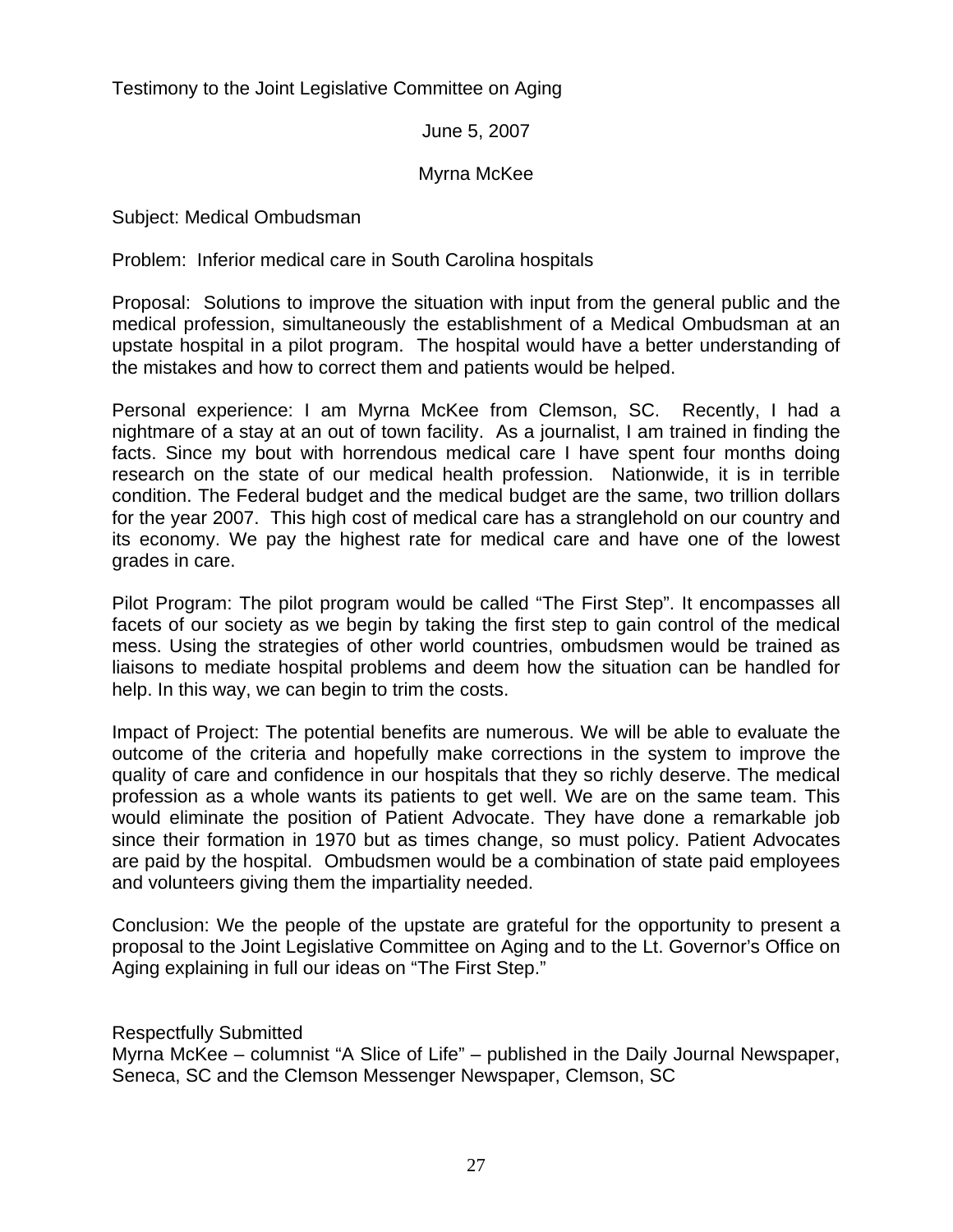#### Testimony June 5, 2007

#### Victor A. Hirth, MD, MHA, FACP, AGSF Medical Director Geriatric Services Palmetto Health Richland

Distinguished Ladies and Gentlemen,

Thank you for this opportunity to speak to you today. We are in a time of change and opportunity as it relates to our older adults. As you know this population is booming (pun intended). However, there are potentially some negative consequences.

Based on CDC information, Alzheimer's Disease was the  $8<sup>th</sup>$  leading cause of death in 2003. In 2004, which is the last year that we have current data available, it was the  $7<sup>th</sup>$ leading cause of death. Of the top ten leading causes of death, Alzheimer's disease is the only one that is increasing between 2-4% per year while all the other causes are dropping or remaining steady. It is not unreasonable to expect that in our lifetimes it will be one of the top 3 causes of death nationally. Unfortunately, in South Carolina, Alzheimer's disease occurs at a much higher rate than in other states. I would offer two suggestions for you to consider today in this regard.

- 1) Support the USC/PH SeniorSMART program endowed chairs application to the lottery commission on higher education. This interdisciplinary, state-wide consortium will combine the resources and assets of a number of institutions to improve the health and well being of older adults as it relates to our three main focus areas. 1) Sharp Brain; 2) Smart Home; 3) Smart Wheels. All of these are directed toward maintaining the health and independence of our older adults. This statewide program is designed to enhance the independence of our older adults through a comprehensive program focusing on research and education with a goal of improving the care and well being of our South Carolina seniors.
- 2) Consider developing enabling legislation with recurring funding for memory centers based on a model similar to what has been enacted in Florida. These memory centers initially could be placed in Charleston, Columbia, Greenville and Florence and would provide expertise and resources for education, research and clinical care for older adults to maintain brain health as well as treatment for early and advanced memory disorders such as Alzheimer's disease. Memory centers could provide interdisciplinary training, community education and research laboratories to better understand the course and treatment of Alzheimer's disease and other memory disorders in urban, rural and underserved populations.

Those are the requests, now I'd like to give you some updates as to what Palmetto Health and the University of South Carolina are doing to improve the care of our older adults in Columbia.

Recently, we were funded by the Hartford foundation to be one of only 5 centers in the country to provide intensive geriatric training to chief residents in every specialty in the Palmetto Health system that provides care for seniors. This includes ophthalmology, orthopedics, general surgery, emergency medicine, family medicine, internal medicine and psychiatry.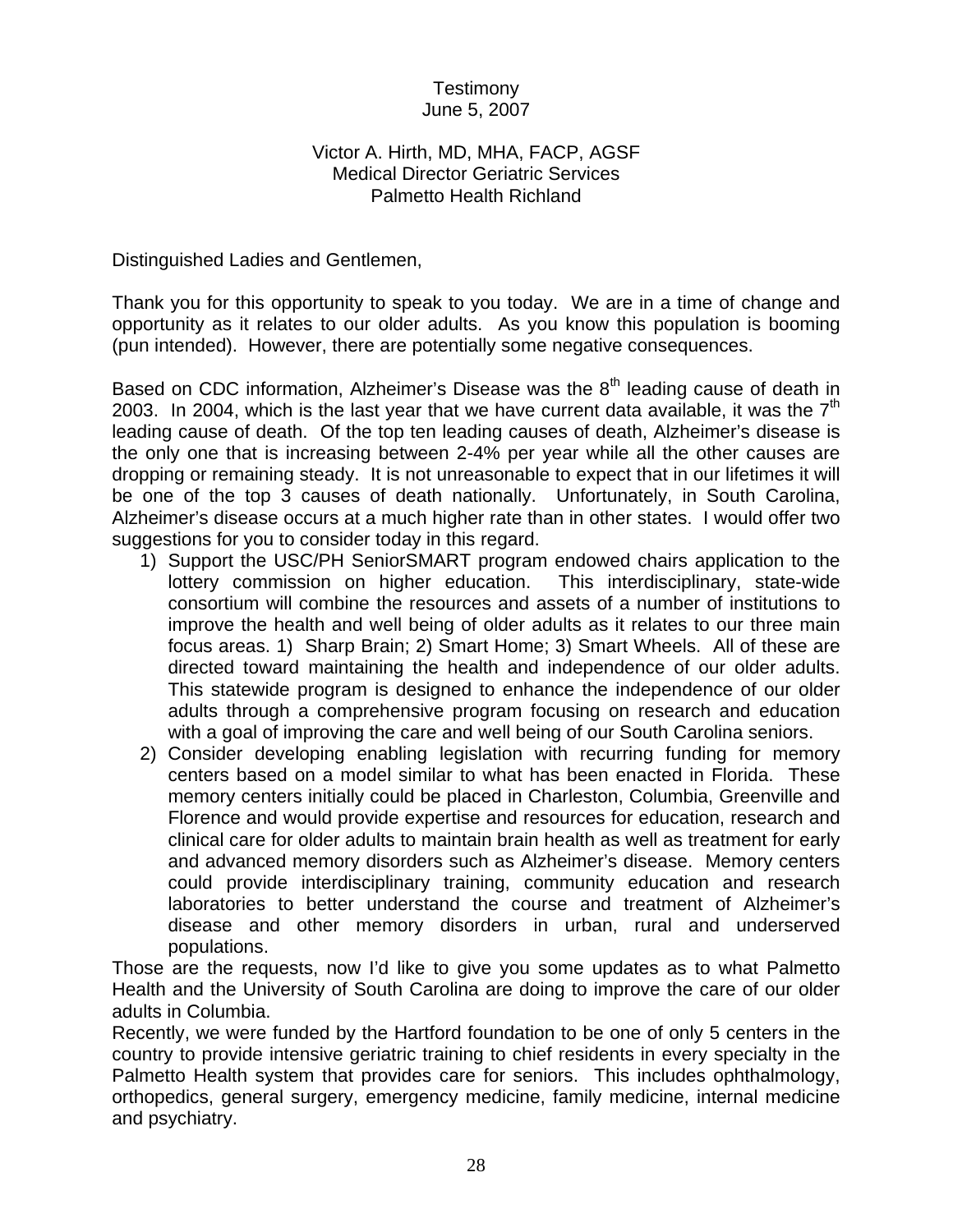(continued) Dr. Hirth

In addition, we have a very good chance of being funded by HRSA to be the Geriatric Education Center for the state. This consortium, in cooperation with MUSC, Clemson, Greenville Hospital System and AHEC, will provide quality geriatric education to health care providers of all disciplines involved in the care of our seniors. Presently, we are also preparing a Hartford foundation grant application to be designated as a Center of Excellence in geriatrics. This program will develop 12 geriatric researchers and educators over the next 3 years.

We are also awaiting news on our grant application to Health Sciences of South Carolina for a quarter million dollar to develop a statewide network of aging research infrastructure to further improve the ability to develop and test statewide research projects through multiple institutions simultaneously. In all, we have over \$14 million dollars in grants which either have been funded or are awaiting a funding decision.

Clearly, these are very vibrant times in the field of aging and geriatrics. With your help and support we plan to bring South Carolina the recognition and reputation it deserves as one of the finest integrated geriatric research, education and care consortia in the nation.

Thank you for your interest and support.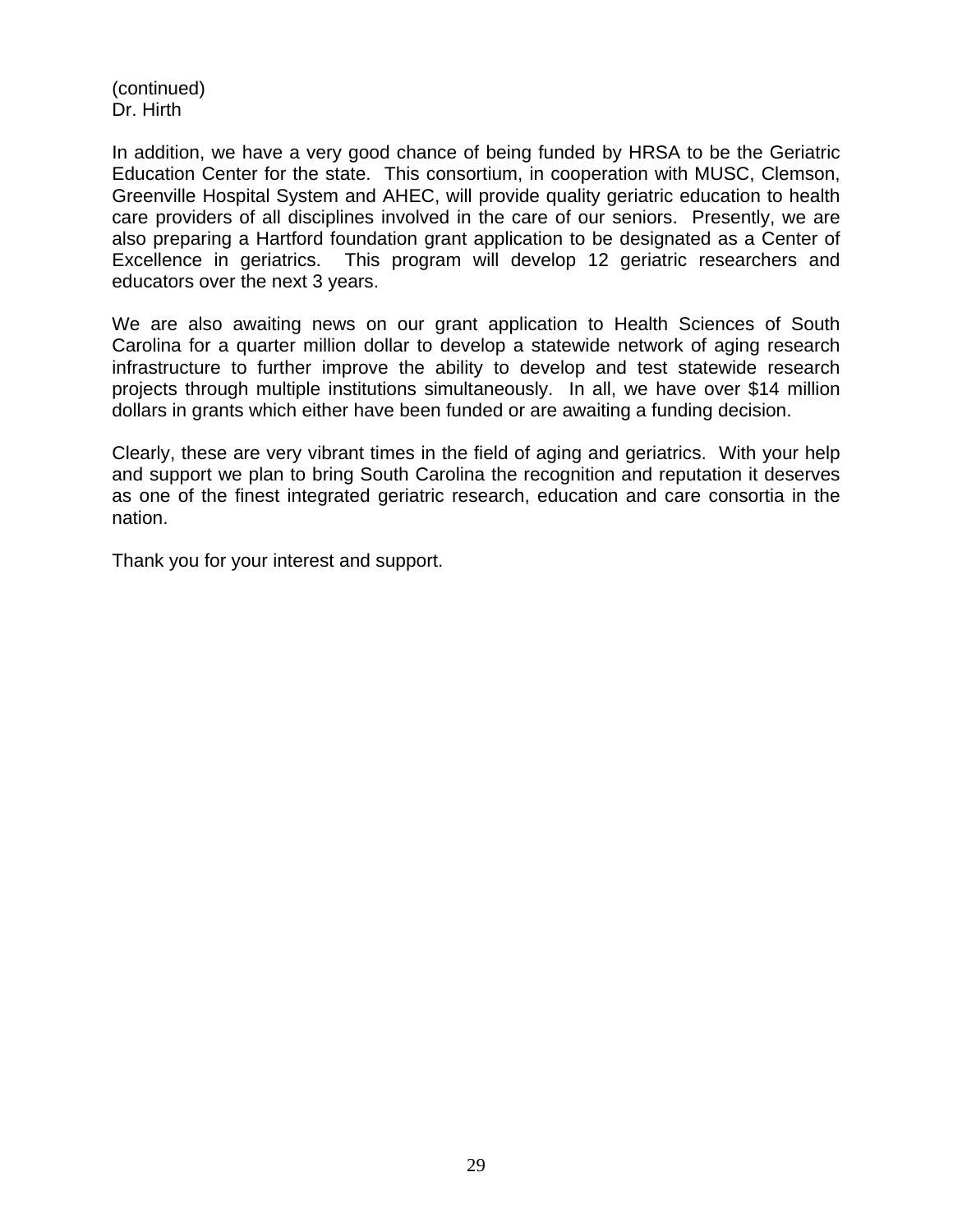## Sharon Seago

## South Carolina Association of Area Agencies on Aging

I am Sharon L. Seago. Thank you members of the Joint Committee on Aging for the opportunity to speak on behalf of the South Carolina Association of Area Agencies on Aging.

- National and state agencies are requiring fundamental transformations of long term care and health services.
- In long term care, the ascendance of comprehensive home and community based services and a transition to a more balanced system challenges all care and service providers to manage the evolution of the Older Americans Act into an even more effective tool for meeting the diverse needs of its target population. In addition, respecting the preferences of older people, their family caregivers, and other populations with disabilities through consumer direction is necessary according to priorities set by the Administration on Aging.
- The challenge for all levels of the aging network in South Carolina is to leverage the changes and systems transformations to advance the well being of older people and at the same time strengthen the network's role in the future of health and long term care.
- The aging network in South Carolina has been a leader and innovator in long term care including managing multiple funding streams and integrating and expanding services. The most recent example of this was the \$2.9 million dedicated to addressing the needs of seniors on the waiting list for services in the ten regions of the state.
- Area Agencies on Aging are streamlining access to those services and information through the creation of "one-stop" shop entry points to long term care called Aging and Disability Resource Centers (ADRCs).
- The new Older Americans Act amendments call for the nationwide implementation of ADRCs and direct states to make sure ADRCs are part of state and local long term care system reform efforts.
- The federal government is now creating ADRCs in South Carolina committed to a shared vision highlighting the strengths, the unique assets and the capabilities of the Area Agencies on Aging, remaining competitive and advancing a common agenda to achieve meaningful changes in long term care while keeping pace with innovation and changing needs and demands of consumers.
- The new Older Americans Act amendments strengthen the role of the aging network and area agencies on aging in preparing for the retirement of the baby boomers. They also steer efforts to build self-sufficient long term care options for the population as it ages. These new responsibilities require new resources to support the role of the aging network in transforming long term care. The South Carolina Association of Area Agencies on Aging wishes to thank South Carolina's legislators for realizing the need for additional funding for its senior population and hopes the legislature will act to appropriate adequate resources to sustain current and future long term care support systems.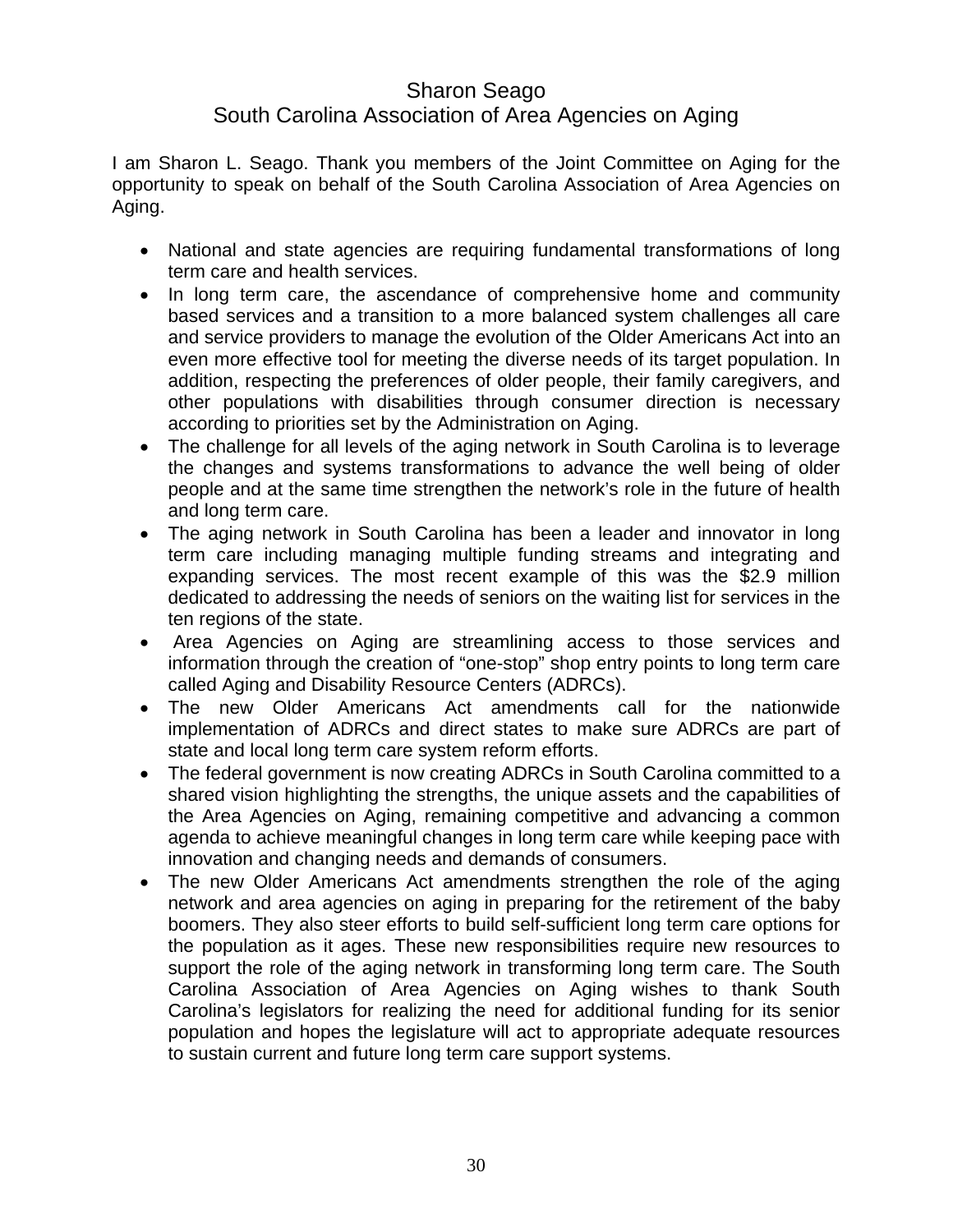#### MICHAEL J. STOGNER

#### TESTIMONY, JUNE 5, 2007

Chairman Neilson, Honorable Committee members, my fellow advocates thank you for this opportunity to present testimony. My name is Michael Stogner; I am the Area Agency on Aging Director for the SC Appalachian Council of Governments that serves Anderson, Cherokee, Greenville, Oconee, Pickens and Spartanburg Counties.

Going back to the days of "Mr. Pat's" chairmanship, I have had numerous opportunities to address this Committee. I want to express my sincere appreciation to you collectively and individually for your hard work and commitment to improving the quality of life for our state's older citizens. From enactment of Homestead Exemption to Omnibus Adult Protective Services Act to SC Silver Hair Legislature to Senior Center PIP funds to Alzheimer's Resource Coordinating Council to Geriatric Loan Forgiveness to State Supplemental Funds for Home and Community Based Services, and numerous other intervening pieces of legislation impacting program and services and opportunity challenges, you have consistently sought to address the needs of our older citizens. We all owe you a most sincere and grateful round of "Atta-Boys" and our promise as advocates of encouragement and support for your future endeavors on behalf of our older citizens.

As we look toward the future, I would like to add my endorsement and support of the specifics presented in the Lieutenant Governor's Office on Aging, the SC Association of Area Agencies on Aging, AARP, the Silver Hair Legislature and the Alzheimer's Association. We are in the midst of fundamental changes and philosophical shifts in the way we think about, deliver and pay for long term care and health services for the older and disabled citizenry both from a state and national perspective. Money that follows the person, consumer directed care, consumer choices and options, personal accountability and responsibility for ones life style choices, one stop shop entry points are "new" buzz words and attitudinal mind sets designed to promote a more balanced system of care that respects the preferences of older people, their family caregivers and other populations with disabilities.

As we strive to make these fundamental transformations to meet the needs and expectations of today and tomorrow's older people, their family caregivers and other populations with disabilities, we must balance the transition so as to not loose sight of the needs and expectations of those whom we have long been serving. We must be ever diligent to ensure that we do not "throw out the baby with the bath water." Successful addressing of the future transformations calls for strong, visionary leadership and creative, innovative solutions. We collectively must be willing to step up to the plate, take risks, experience and build upon failures in order to move forward. TOGETHER WE CAN DO IT, accordingly I pledge to you my unqualified support.

Again, thank you for this opportunity to address the Committee and THANK YOU FOR YOUR DEDICATED SERVICE.

Michael J. Stogner, PhD, LMSW SC Appalachian Council Of Governments PO Box 6668, Greenville, SC 29606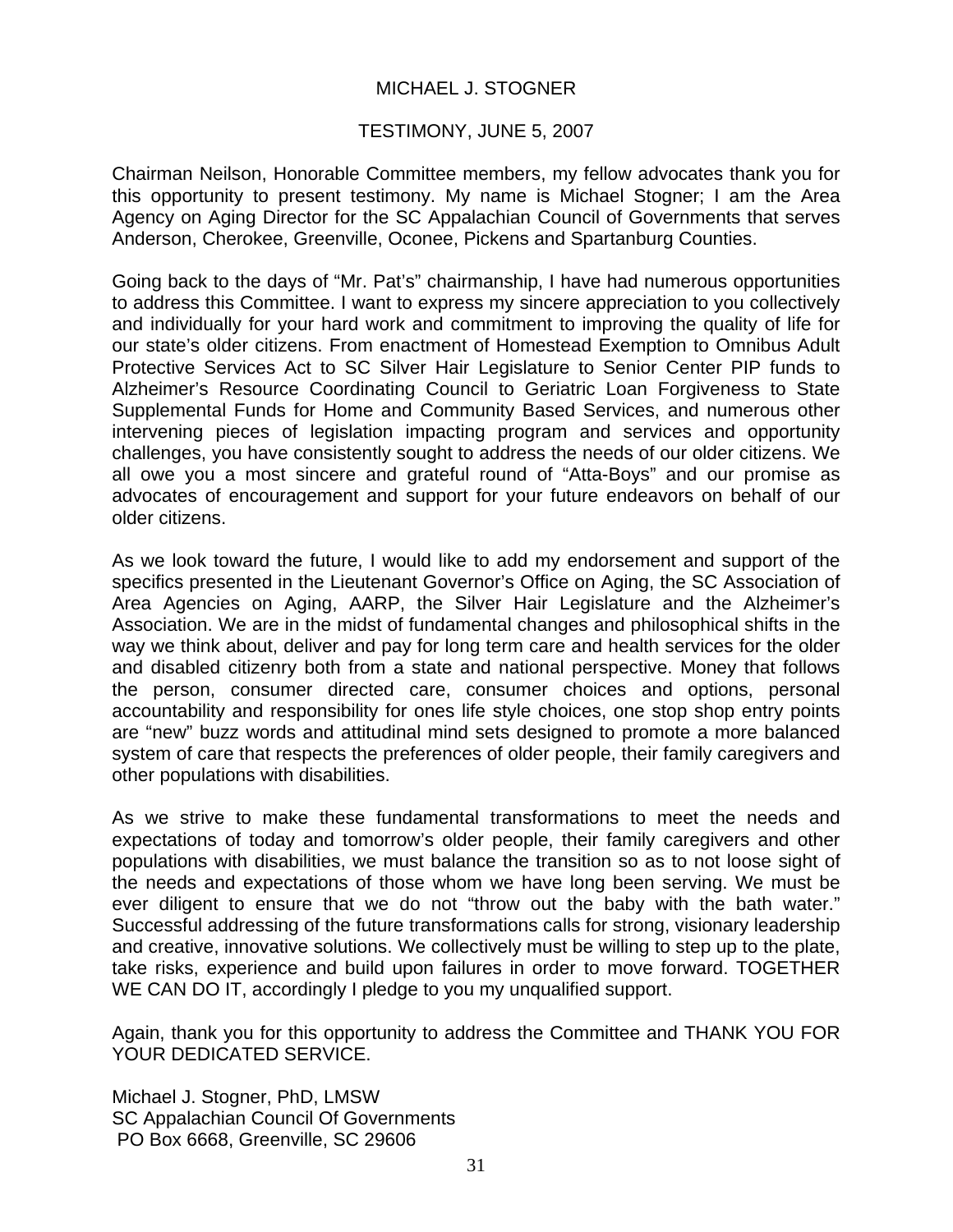#### **TESTIMONY**

#### Jane Duke – Volunteer Ombudsman

Re: Medicaid Wheelchair Transport contract with LogistCare mandated by DHHS on May 1,2007

The health and well being of residents of facilities and patients is of primary concern: Serious Concerns and risk to health and safety to these wheelchair patients and facility residents documented by Dr. Keith Guest, President of South Carolina Association of Medical Directors and Medical Director of Lowman Home Nursing Center, Jewel unit, Tucker Center, and other facilities.as well as Administrators of Lowman Home Nursing Center, Central Carolina

The transport of wheelchair patients and residents by subcontractors of LogistCare since May 1 has shown serious issues and risks to the health of these residents/patients as well as very poor scheduling

LogistCare only sends a driver, no escort for these wheelchair patients, a "curb to curb" delivery with these fragile patients left off at door to get themselves into doors, elevators and to Dr.s offices alone and return to long waits to be picked up. No assistance for restrooms,no hydration, possible missed meals-for diabetic patients a serious risk. Long ours in a van when it is a multiple route with several patients.

Scheduling has been erratic and poor, many times not coming at all, other times coming 4 hours early for appointments, no consideration of meal times, etc. 20% + of residents do not have family to go with them. Even when residents have a family member to accompany them, the family cannot get off work all these hours not knowing when pick up and return may be. Sometimes 8 hrs.

The issue of subcontractors' drivers: Have these drivers had background checks? Driver's records checked?

sex offenders list checked? We have had reports of verbal abuse from drivers and bad attitudes toward these helpless residents as well as the facility personnel.

The drivers will not be responsible for paperwork--the list of medications and treatment that a facility must send to the Doctors and also for treatment plans and prescriptions that must return to the facility or family. We have reports of Doctors who will not see these patients unless there is a responsible party present. Some of these patients have mild dementia and could become confused or lost or possibly wander off. If a driver has several passengers how do they find these patients without risking the other passengers in 90 degree heat?

DHHS Transportation department is overwhelmed with the number and variety of requests, especially for dialysis appointments 2-3 times weekly for patients, these must be transported individually, that requires many vans and trips. There are many orthopedic and specialist patients in facilities and home and hospice patients.

A meeting with DHHS and Dr. Guest and Administrators of Facilities and LogistCare representatives would be helpful in working on these serious issues and reaching a solution to these problems. Allowing the facilities to "Opt OUT" would be a good step, allow them to "subcontract" with Logisticare and be reimbursed for transport and an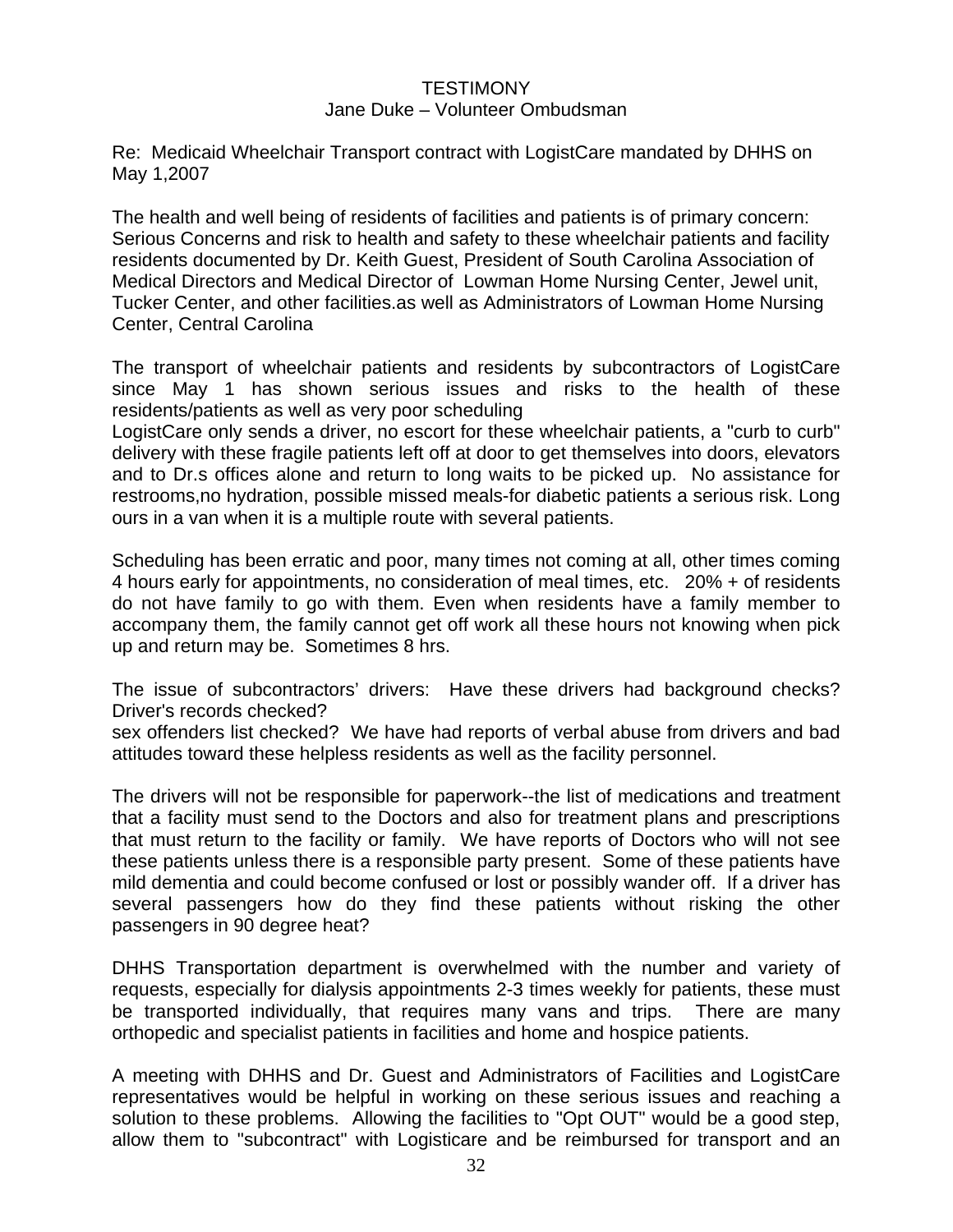ESCORT. Medicaid pays for transport and one escort-LogistCare counts the driver as escort-NOT.

I understand an oversight committee and an audit might be forthcoming soon to help with control of this large system, that's a good step. The contact person for transport is also The entire transport system needs a deep look, it is entirely too expensive for Medicare and facilities to pay \$500 to \$700 for an ambulance transport (non emergency) for Doctor's appointments. It would be cheaper for each facility to have their own vans and medically trained escorts and be reimbursed properly than to depend on these outside contractors who have NO medical training if a resident has a medical problem while out of the facility. The families would hold the facilities responsible even though facilities have no control or choice with this mandate.

The Governor's office has also received many complaints as well as the Ombudsman's office. Please help to facilitate changes and solutions before there is a serious incident with one of our Senior residents and patients. On Tuesday June 5 Lowman Home had an incident report with a 99 year old and Logisticare transport.

LogistCare has a long list of lawsuits in every state and location regarding similar problems going back several years, on the web @ LogistCare, lawsuits. You may contact Dr. K. Guest 600-0843 or Darryl Edwards Lowman Home Administrator 732- 3000 for more documentation and information.

Sincerely,

Jane Duke (on behalf of)

Dr. Keith Guest, Medical Director President,South Carolina Medical Directors Darryl Edwards,Administrator Lowman Home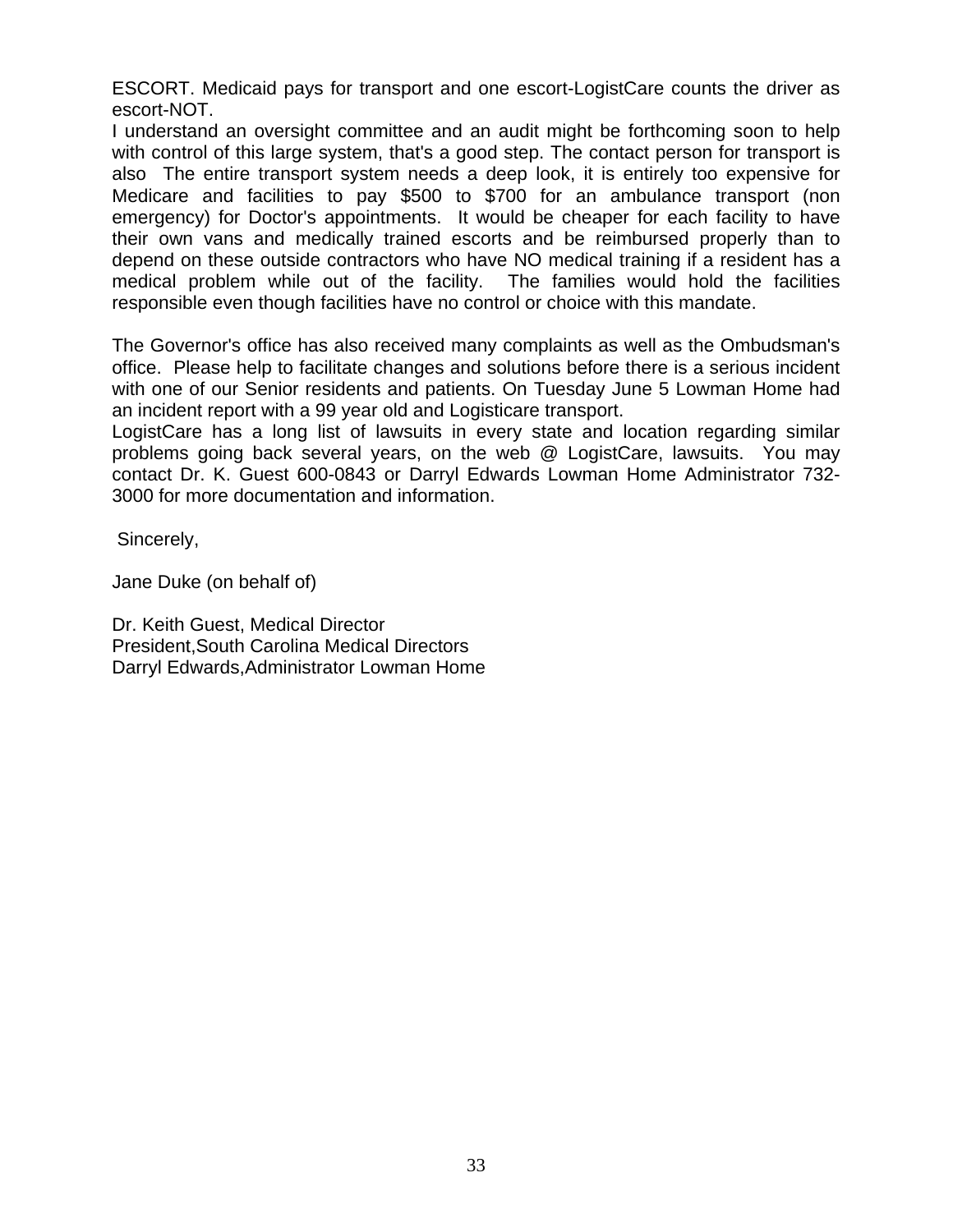#### **Prepared Statement of the South Carolina Department of Consumer Affairs on**

#### **Fraudulent, Deceptive and Abusive Practices Against Senior Citizens**

#### **for the**

#### **South Carolina Legislative Joint Council on Aging Representative Denny Neilson, Chair**

#### Comments submitted by: **Brandolyn Thomas Pinkston, Administrator of the South Carolina Department of Consumer Affairs**

Older South Carolina citizens are most likely to have a "nest egg," own their home or have excellent credit all of which the con-man will try to tap into. Fraudsters are very familiar with the old saying; "you can't get blood from a stone." Like any other businessman, the fraudster will focus his efforts on the segment of the population most likely to be in a financial position to buy whatever he is selling. Individuals who grew up in the 30's, 40's and 50's were generally raised to be polite and trusting. Two very important and positive personality traits, except when it comes to dealing with a con-man. The conman will exploit these traits knowing that it is difficult or impossible for these individuals to say "no" or just hang up the phone.

Older South Carolinians are less likely to report a fraud because they either don't know who to report it to or are too ashamed at having been scammed. In some cases, an elderly victim may not report the crime because he or she is concerned that relatives may come to the conclusion that the victim no longer has the mental capacity to take care of his or her own financial affairs. When an elderly victim does report the crime, they often make poor witnesses. The con-man knows the effects of age on memory and he is counting on the fact that the elderly victim will not be able to supply enough detailed information to investigators such as: how many times did he call? What time of day did he call? Did he provide a call back number or address? Was it always the same person? Did you meet in person? What did he look like? Did he/she have any recognizable accent? Where did you send the money? What did you receive if anything and how was it delivered? What promises were made and when? Did you keep any notes of your conversations? The realization that they have been victimized may take weeks or, more likely, months after contact with the conman. This extended time frame will test the memory of almost anyone.

#### **TYPES OF SCAMS**

During a visit with your mother, you notice a stack of wire transfer receipts totaling more than \$65,000. When you ask what they're for, she says she's investing in a new hi-tech company. After you investigate further, you think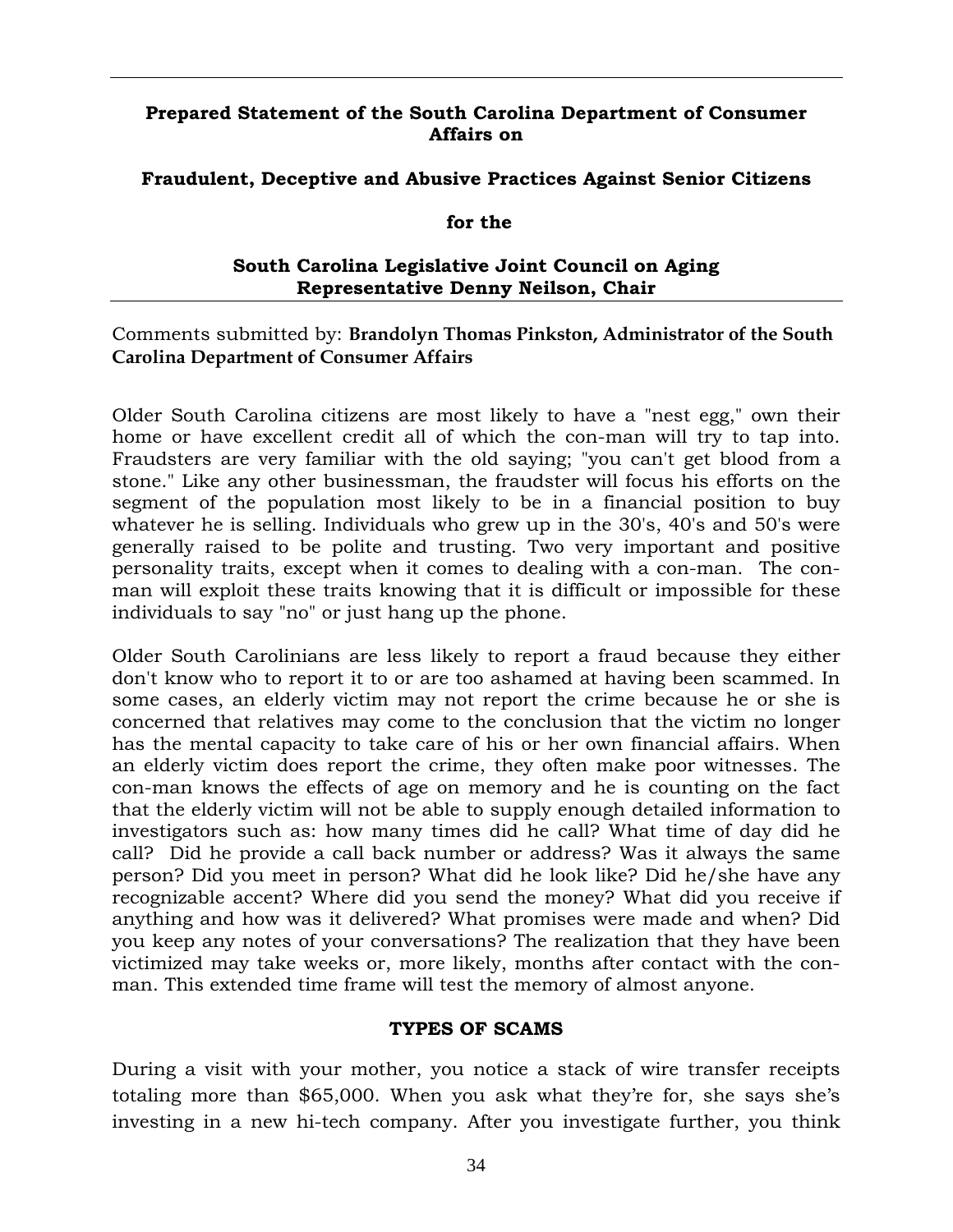she's being scammed by fraudulent telemarketers. What can you do? Consumers lose more than \$40 billion a year to telemarketing fraud. People over 50 years of age are especially vulnerable and account for about 56 percent of all victims, according to a recent study by the American Association of Retired Persons. Scam artists often target older people, knowing they tend to be trusting and polite toward strangers and are likely to be home and have time to talk with callers. You can help empower your parents and others who may be targets of fraudulent telemarketers by describing some tip-offs to rip-offs, letting them know their rights and suggesting ways they can protect themselves.

**Tip-Offs to Phone Fraud** Many scams involve bogus prize offers, phony travel packages, get-rich-quick investments and fake charities. Con artists are skilled liars who spend a lot of time polishing their sales pitches. As a result, it can be difficult to see through their scams. Alert those you care about to be on their guard if they hear the buzz words for fraud. Among the tip-offs are:

- \* You must act "now" or the offer will expire.
- $\cdot$  You've won a "free" gift, vacation or prize but you must pay for "postage and handling" or some other charge.
- You must send money, give a credit card or bank account number or have your check picked up by courier — before you've had a chance to consider the offer carefully.
- $\cdot$  It's not necessary to check out the company with anyone including your family, lawyer, accountant, or consumer protection agency.
- You don't need written information about the company or its references.
- You can't afford to miss this "high-profit, no-risk" offer.

**Deceptive Prize Promotions and Lottery Clubs** One type of telemarketing fraud in which the victims are disproportionately elderly is the deceptive prize promotion. Typically, the consumer receives a call enthusiastically congratulating him or her on having been selected to receive a valuable award — often described as thousands in cash, a car, a vacation, or jewelry. However, there is a "catch" that requires the consumer to send payment, often by an overnight courier service, in order to receive the prize. Then, although the consumer sends the payment as instructed, he or she does not receive the promised valuable prize. If the consumer receives any award at all, it is generally an item of little or no value, such as inexpensive costume jewelry or a travel certificate that requires huge outlays of cash to redeem. Losses per consumer for telemarketed prize promotions generally range from a few hundred dollars to thousands of dollars. In some instances, consumers have lost their entire life savings to such scams. Although prize promotion telemarketers often ask for only a small amount initially, in a process referred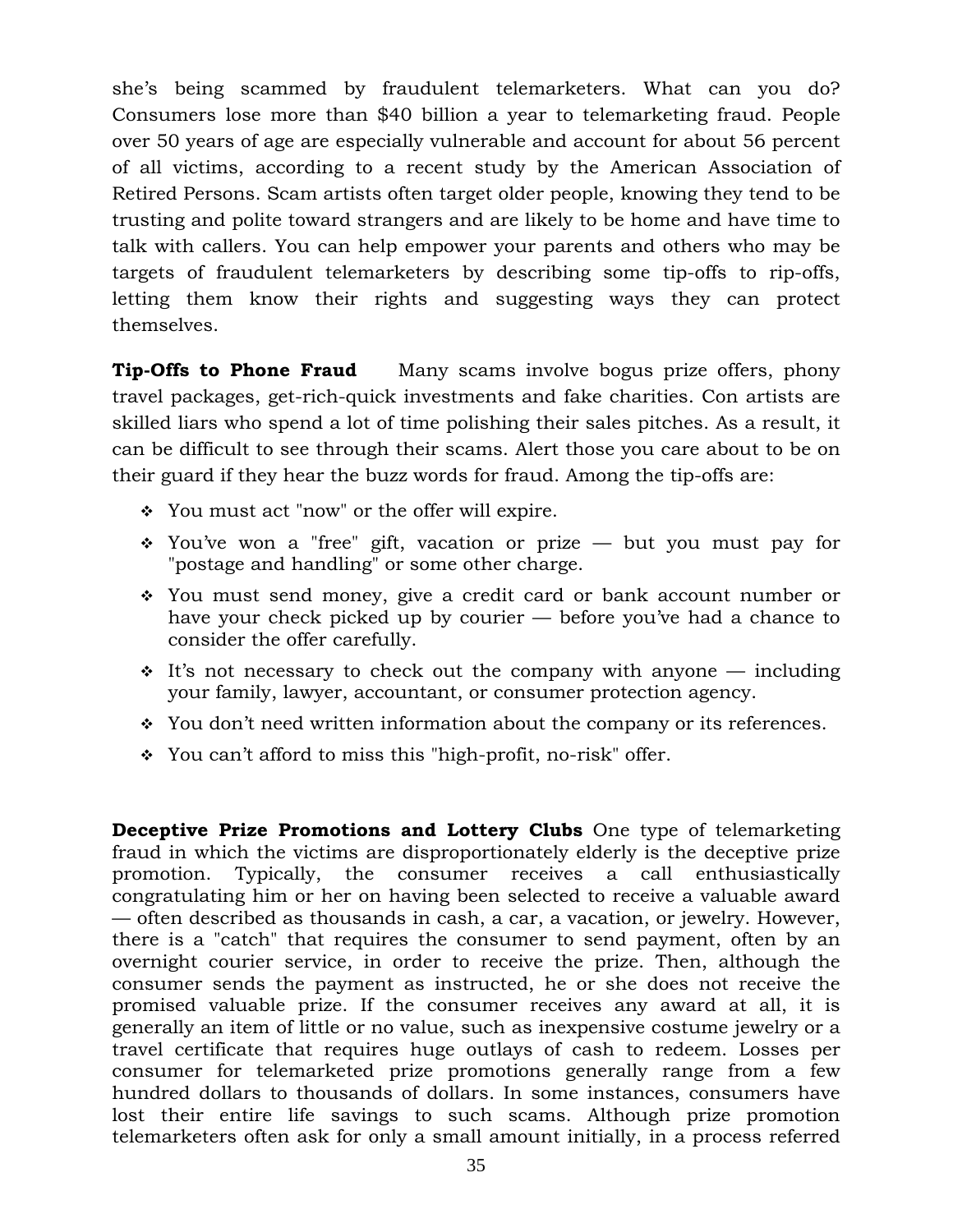to as "reloading," phone crooks request ever increasing amounts from consumers, promising ever more valuable awards.

**Bogus Charities** Another type of telemarketing fraud, sometimes referred to as fraudulent "telefunding," targets consumers, often older citizens, willing to donate money to charitable causes. These scam artist often employing prize promotions, either raise money for bogus charities, misrepresent the amount of donations that go to a bona-fide charity, or make other material misrepresentations about how the donor's money will be used from scams.

**Business Opportunity Fraud** Many consumers — particularly recent retirees or workers who have lost their jobs through corporate downsizing — are attracted to advertisements touting opportunities for individuals to operate their own small businesses or to work from home. In many cases, these business opportunities involve distributing products or services through vending machines or retail display racks. Calls from would-be entrepreneurs responding to these advertisements are connected to a telemarketer, who glowingly describes the opportunity and the amount of money that can be made by following the company's business plan. To clinch the sale, the telemarketer often provides the consumer with the names and telephone numbers of other people who have purportedly purchased the business opportunity and from whom the consumer can receive a supposedly objective opinion. In fact, these purported purchasers are "singers" — individuals who are paid by the telemarketer to lie about the success of the business venture. After the consumer pays anywhere from hundreds to tens of thousand of dollars to become a distributor or to receive the business plan, he or she learns that the revenue projections of the telemarketer were highly inflated and that the only people who make money through the business opportunity are the telemarketers themselves.

**Credit Card Loss Protection/ ID Theft Protection** In yet another telemarketing scam, fraud artists try to get people to buy worthless credit card loss protection and insurance programs. The telemarketers, who prey on elderly and young adults, scare consumers with false stories, telling them that they are liable for more than \$50 in unauthorized charges on their credit card accounts; that they need credit card loss protection because computer hackers can access their credit card numbers through the Internet and charge thousands of dollars to your account, and that the telemarketers are from "the security department" and want to activate the protection feature on their credit card. This type of fraud affects senior citizens in particular.

**The Internet** To date, most of the fraud affecting the elderly has been perpetrated through the telephone. As seniors are learning to use the Internet, fraud operators can be expected to find them through this channel of communication and commerce. The Internet's promise of substantial consumer benefits is, however, coupled with the potential for fraud and deception. After buying a computer and modem, scam artists can erect and maintain a Web site for \$30 a month or less, and solicit consumers anywhere on the globe. What is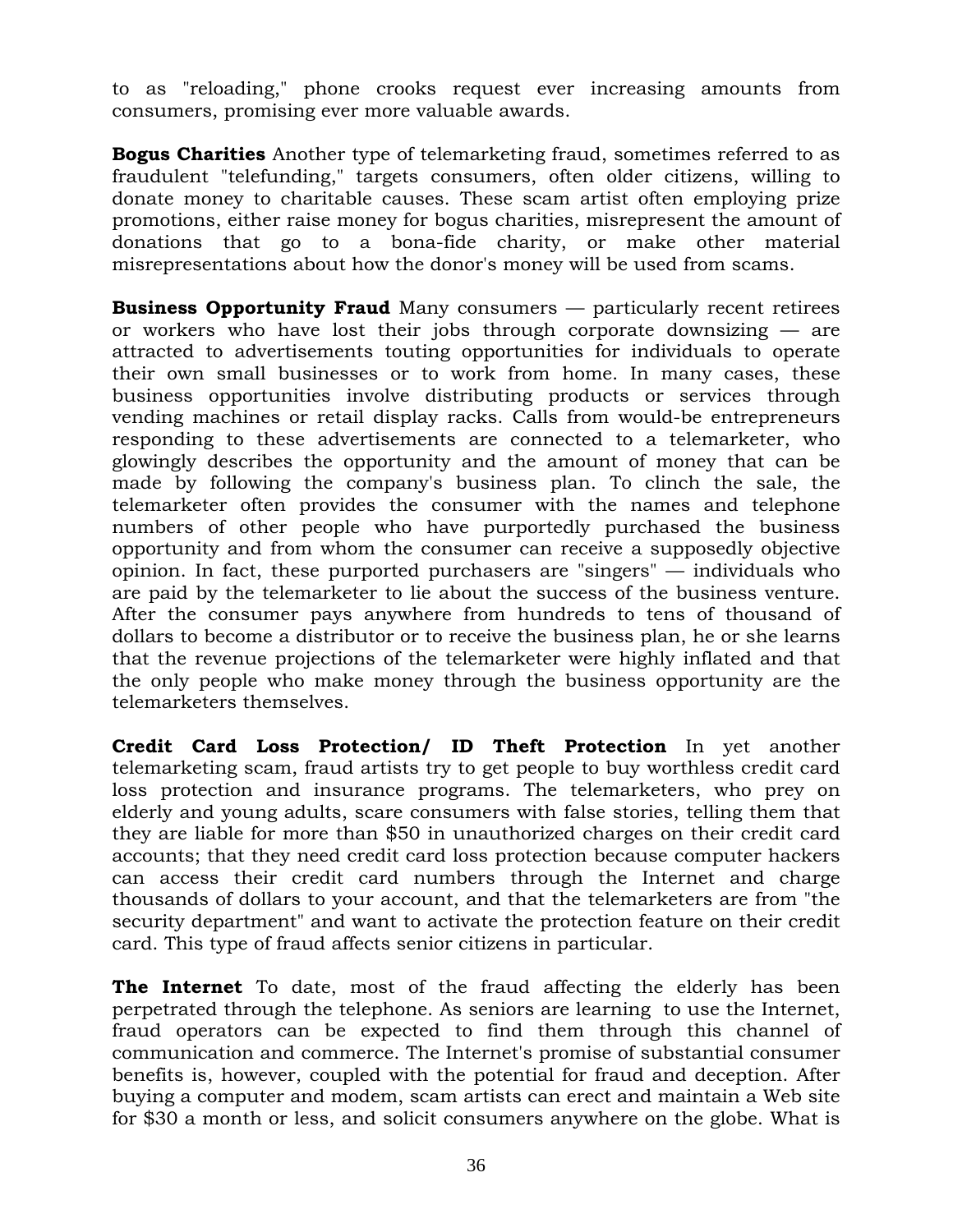different is the size of the potential market, and the relative ease, low cost, and speed with which a scam can be perpetrated.

**How to Protect Targets of Telemarketing Fraud** You also can help seniors develop responses that will end an unwanted sales call. Possible responses to unwanted callers include: "I don't do business with people I don't know," "Please put me on your 'Do-Not-Call List,'" "I'll need to see written information on your offer before I consider giving **you money," or "You can send that information to my attorney's office at . . . ." Perhaps the easiest response is, "I'm not interested. Thank you and good-bye."** Urge your parents or anyone else troubled by calls to resist high-pressure sales tactics. Legitimate businesses respect the fact that a person is not interested. Remind an older person to:

- $\div$  Say so if they don't want the seller to call back. If they do call back, they're breaking the law. That's a signal to hang up. Take their time, and ask for written information about the product, service, investment opportunity or charity that's the subject of the call.
- Talk to a friend, relative or financial advisor before responding to a solicitation. Their financial investments may have consequences for the family or close friends.
- Hang up if they're asked to pay for a prize. Free is free. Keep information about their bank accounts and credit cards private unless they know who they're dealing with. Hang up if a telemarketer calls before 8 a.m. or after 9 p.m. Check out any company with the state and local consumer protection office before they buy any product or service or donate any money as a result of an unsolicited phone call.
- $\hat{P}$  Finally, remind an older person not to send money cash, check or money order — by courier, overnight delivery or wire to anyone who insists on immediate payment.

**Consumer Education.** Consumer education is an effective protection against fraud. It is especially important for older consumers to know their rights and learn how to assert those rights when dealing with when they suspect that they have been victimized through telemarketing fraud, identify fraud, charity fraud, door-to-door frauds, home repair, mail fraud and Internet fraud. To that end the Department of Consumer Affairs has opened three (3) locations around the state to assist consumers ( with plans to open three additional sites), launched a buyer beware list and ASK CONSUMER AFFAIRS, interactive live help on our Website and increasing the number of presentations made to senior audiences around the state.

#### **About The South Carolina Department of Consumer Affairs**

**The S.C. Department of Consumer Affairs was established by the S.C. Consumer Protection Code, the state law which governs consumer credit transactions and provides for consumer protection in South Carolina. The law, which was signed by the Governor on August 13, 1974, became**